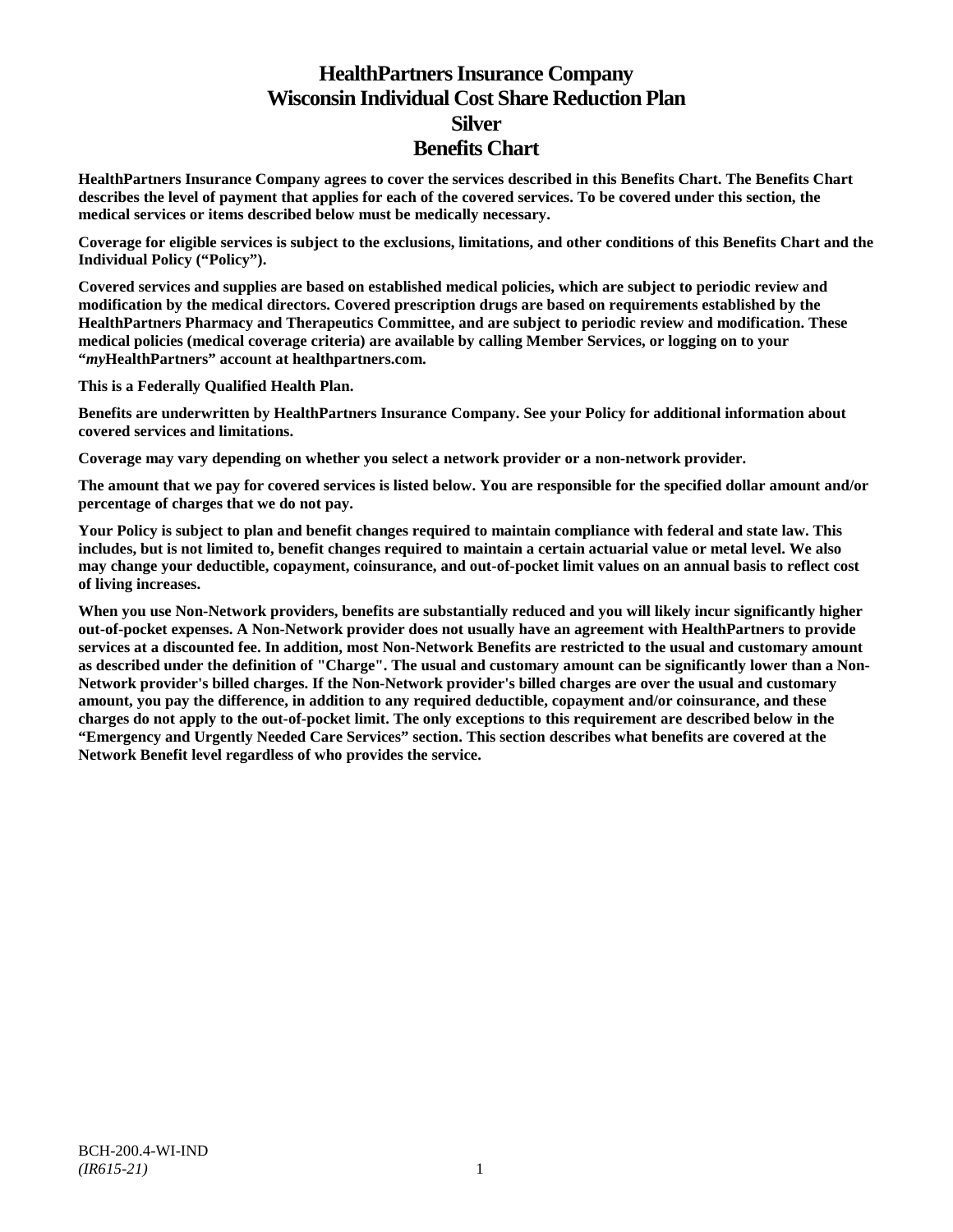## **These definitions apply to the Benefits Chart. They also apply to your Policy.**

| <b>Biosimilar Drug:</b> | A prescription drug, approved by the Food and Drug Administration (FDA), that the FDA has<br>determined is biosimilar to and interchangeable with a biological brand name drug. Biosimilar<br>drugs are not considered generic drugs and are not covered under the generic drug benefit.                                                                                                                                                                                                                                                                                                                                     |
|-------------------------|------------------------------------------------------------------------------------------------------------------------------------------------------------------------------------------------------------------------------------------------------------------------------------------------------------------------------------------------------------------------------------------------------------------------------------------------------------------------------------------------------------------------------------------------------------------------------------------------------------------------------|
| <b>Brand Name Drug:</b> | A prescription drug, approved by the Food and Drug Administration (FDA), that is manufactured,<br>sold or licensed for sale under a trademark by the pharmaceutical company that originally<br>researched and developed the drug. Brand name drugs have the same active-ingredient formula as<br>the generic version of the drug. However, generic drugs are manufactured and sold by other drug<br>manufacturers and are generally not available until after the patent on the brand name drug has<br>expired. A few brand name drugs may be covered at the generic benefit level if this is indicated on<br>the formulary. |
| <b>Calendar Year:</b>   | This is the 12-month period beginning 12:01 A.M. Central Time, on January 1, and ending 12:00<br>A.M. Central Time of the next following December 31.                                                                                                                                                                                                                                                                                                                                                                                                                                                                        |
| Charge:                 | For covered services delivered by a network provider, this is the provider's discounted fee for a<br>given medical/surgical service, procedure or item.                                                                                                                                                                                                                                                                                                                                                                                                                                                                      |
|                         | For covered services delivered by non-network providers, a contracted rate may apply if such<br>arrangement is available to HealthPartners.                                                                                                                                                                                                                                                                                                                                                                                                                                                                                  |
|                         | For the Usual and Customary Charge for covered services delivered by non-network providers,<br>our payment is calculated using one of the following options to be determined at HealthPartners'<br>discretion: 1) a percentage of the Medicare fee schedule; 2) a comparable schedule if the service is<br>not on the Medicare fee schedule; or 3) a commercially reasonable rate for such service.                                                                                                                                                                                                                          |
|                         | The Usual and Customary Charge is the maximum amount allowed that we consider in the<br>calculation of the payment of charges incurred for certain covered services. You must pay for any<br>charges above the usual and customary charge, and they do not apply to the out-of-pocket limit.                                                                                                                                                                                                                                                                                                                                 |
|                         | A charge is incurred for covered ambulatory medical and surgical services, on the date the service<br>or item is provided. A charge is incurred for covered inpatient services, on the date of admission to<br>a hospital. To be covered, a charge must be incurred on or after your effective date and on or<br>before the termination date.                                                                                                                                                                                                                                                                                |
|                         | Copayment/Coinsurance: The specified dollar amount, or percentage, of charges incurred for covered services, which we do<br>not pay, but which you must pay, each time you receive certain medical services, procedures or<br>items. Our payment for those covered services or items begins after the copayment or coinsurance<br>is satisfied. Covered services or items requiring a copayment or coinsurance are specified in this<br>Benefits Chart.                                                                                                                                                                      |
|                         | For services provided by a network provider:                                                                                                                                                                                                                                                                                                                                                                                                                                                                                                                                                                                 |
|                         | An amount which is listed as a flat dollar copayment is applied to a network provider's discounted<br>charges for a given service. However, if the network provider's discounted charges for a service or<br>item is less than the flat dollar copayment, you will pay the network provider's discounted charge.<br>An amount which is listed as a percentage of charges or coinsurance is based on the network<br>provider's discounted charges, calculated at the time the claim is processed, which may include an<br>agreed upon fee schedule rate for case rate or withhold arrangements.                               |
|                         | For services provided by a Non-Network provider:                                                                                                                                                                                                                                                                                                                                                                                                                                                                                                                                                                             |
|                         | Any copayment or coinsurance is applied to the lesser of the provider's charges or the usual and<br>customary charge for a service.                                                                                                                                                                                                                                                                                                                                                                                                                                                                                          |
|                         | A copayment or coinsurance is due at the time a service is provided, or when billed by the<br>provider. The copayment or coinsurance applicable for a scheduled visit with a network provider<br>will be collected for each visit, late cancellation and failed appointment.                                                                                                                                                                                                                                                                                                                                                 |
|                         |                                                                                                                                                                                                                                                                                                                                                                                                                                                                                                                                                                                                                              |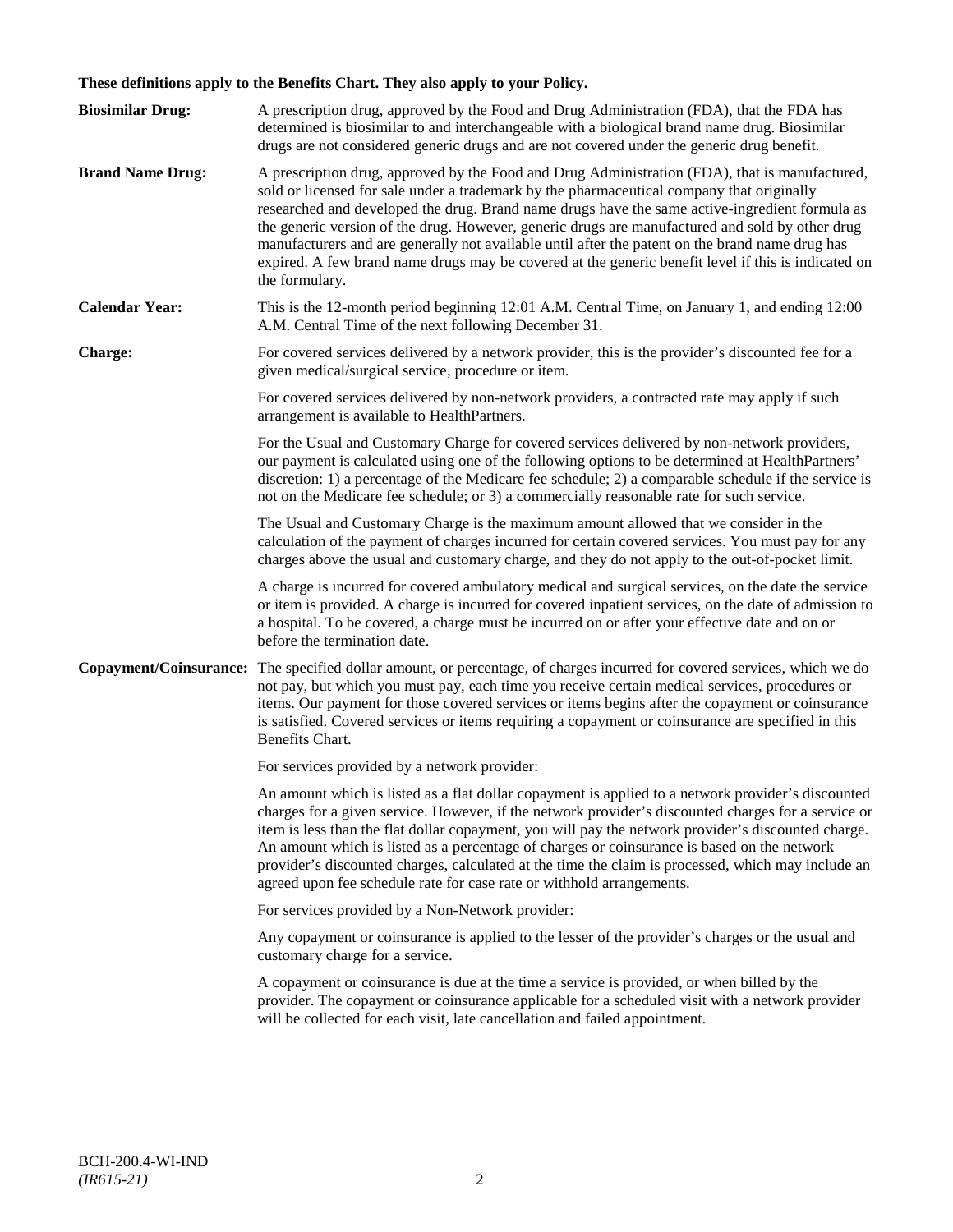| Deductible:                    | The specified dollar amount of charges incurred for covered services, which we do not pay, but an<br>enrollee or a family has to pay first in a calendar year. Our payment for those services or items<br>begins after the deductible is satisfied. For network providers, the amount of the charges that apply<br>to the deductible are based on the network provider's discounted charges, calculated at the time<br>the claim is processed, which may include an agreed upon fee schedule rate for case rate or<br>withhold arrangements. For non-network providers, the amount of charges that apply to the<br>deductible are the lesser of the provider's charges or the usual and customary charge for a service. |
|--------------------------------|-------------------------------------------------------------------------------------------------------------------------------------------------------------------------------------------------------------------------------------------------------------------------------------------------------------------------------------------------------------------------------------------------------------------------------------------------------------------------------------------------------------------------------------------------------------------------------------------------------------------------------------------------------------------------------------------------------------------------|
|                                | Any amounts paid or reimbursed by a third party, including, but not limited to: point of service<br>rebates, manufacturer coupons, manufacturer debit cards or other forms of direct reimbursement to<br>an Insured for a product or service, will not apply toward your deductible, to the extent permitted<br>under state and federal law.                                                                                                                                                                                                                                                                                                                                                                            |
|                                | Your plan has an embedded deductible. This means once a member meets the individual<br>deductible, the plan begins paying benefits for that person. If two or more members of the family<br>meet the family deductible, the plan begins paying benefits for all members of the family,<br>regardless of whether each member has met the individual deductible. However, a member may<br>not contribute more than the individual deductible toward the family deductible.                                                                                                                                                                                                                                                |
|                                | All services are subject to the deductible unless otherwise indicated below in this Benefits Chart.                                                                                                                                                                                                                                                                                                                                                                                                                                                                                                                                                                                                                     |
| Formulary:                     | This is a current list, which may be revised from time to time, of prescription drugs, medications,<br>equipment and supplies covered by us as indicated in this Benefits Chart which are covered at the<br>highest benefit level. Some drugs on the formulary may require prior authorization to be covered<br>as formulary drugs. The formulary, and information on drugs that require prior authorization, are<br>available by calling Member Services, or logging on to your "myHealthPartners" account at<br>healthpartners.com.                                                                                                                                                                                   |
| <b>Generic Drug:</b>           | A prescription drug, approved by the Food and Drug Administration (FDA), that the FDA has<br>determined is comparable to a brand name drug product in dosage form, strength, route of<br>administration, quality, intended use and documented bioequivalence. Generally, generic drugs<br>cost less than brand name drugs. Some brand name drugs may be covered at the generic drug<br>benefit level if this is indicated on the formulary.                                                                                                                                                                                                                                                                             |
| <b>Non-Formulary Drug:</b>     | This is a prescription drug, approved by the Food and Drug Administration (FDA), that is not on<br>the formulary, is medically necessary and is not investigative or experimental or otherwise<br>excluded under your Policy.                                                                                                                                                                                                                                                                                                                                                                                                                                                                                           |
| <b>Out-of-Pocket Expenses:</b> | You pay the specified copayments/coinsurance and deductibles applicable for particular services,<br>subject to the out-of-pocket limit described below. These amounts are in addition to the monthly<br>premium payments.                                                                                                                                                                                                                                                                                                                                                                                                                                                                                               |
| <b>Out-of-Pocket Limit:</b>    | You pay the copayments/coinsurance and deductibles for covered services, to the individual or<br>family out-of-pocket limit. Thereafter we cover 100% of charges incurred for all other covered<br>services, for the rest of the calendar year. You pay amounts greater than the out-of-pocket limit if<br>you exceed any lifetime maximum benefit or any visit or day limits.                                                                                                                                                                                                                                                                                                                                          |
|                                | Non-Network Benefits above the usual and customary charge (see definition of charge above) do<br>not apply to the out-of-pocket limit.                                                                                                                                                                                                                                                                                                                                                                                                                                                                                                                                                                                  |
|                                | Any amounts paid or reimbursed by a third party, including, but not limited to: point of service<br>rebates, manufacturer coupons, debit cards or other forms of direct reimbursement to an Insured<br>for a product or service, will not apply as an out-of-pocket expense, to the extent permitted under<br>state and federal law.                                                                                                                                                                                                                                                                                                                                                                                    |
|                                | You are responsible to keep track of the out-of-pocket expenses. Contact our Member Services<br>Department for assistance in determining the amount paid by the enrollee for specific eligible<br>services received. Claims for reimbursement under the Out-of-Pocket Limit provisions are subject<br>to the same time limits and provisions described under the "Claims Provisions" section of your<br>Policy.                                                                                                                                                                                                                                                                                                         |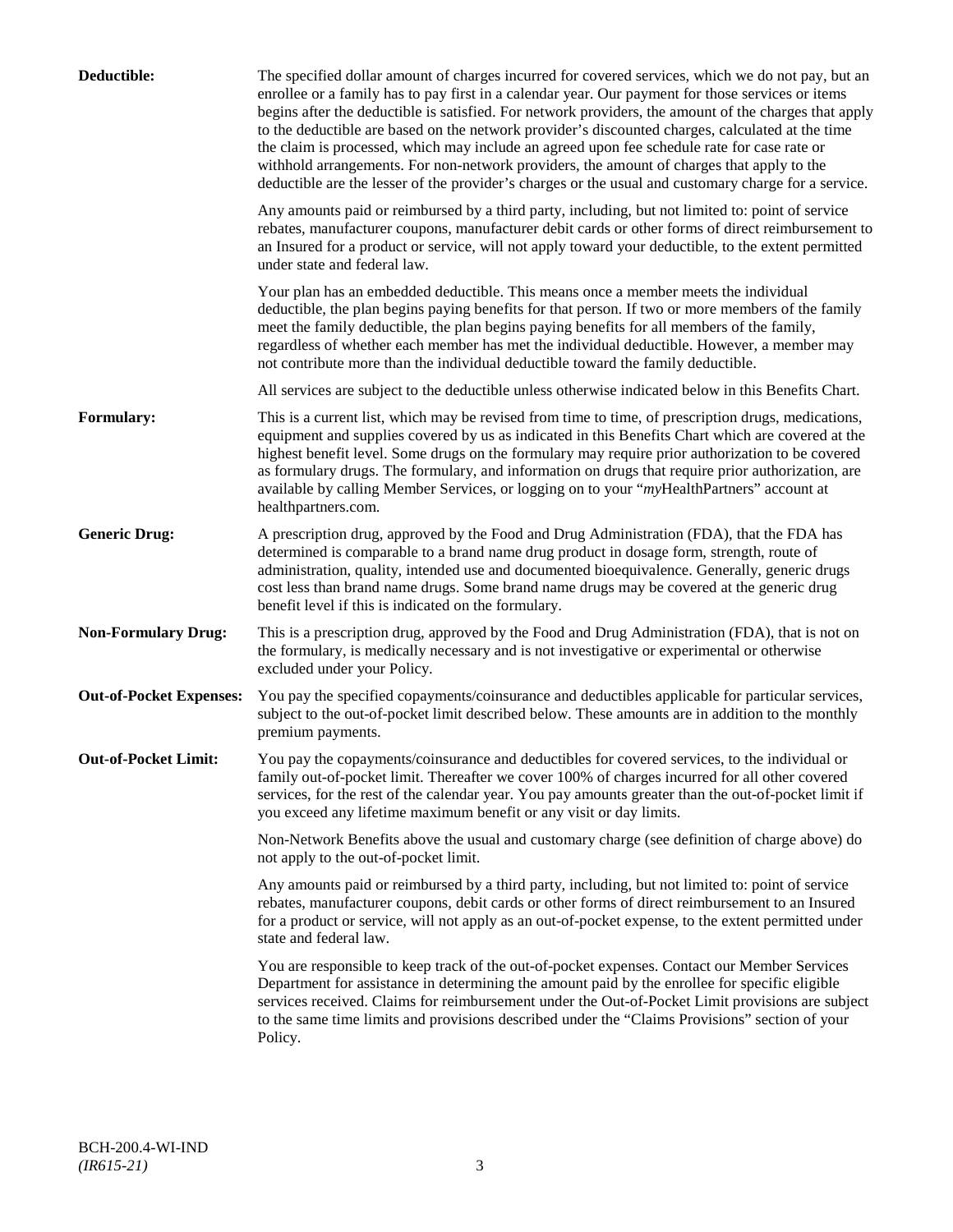**Specialty Drug List:** This is a current list, which may be revised from time to time, of prescription drugs, medications, equipment and supplies, which are typically bio-pharmaceuticals. The purpose of a specialty drug list is to facilitate enhanced monitoring of complex therapies used to treat specific conditions. Specialty drugs are covered by us as indicated in this Benefits Chart. The specialty drug list is available by calling Member Services, or logging on to your "*my*HealthPartners" account at [healthpartners.com.](http://www.healthpartners.com/) **virtuwell:** This is an online service that you may use to receive a diagnosis and treatment for certain routine conditions, such as a cold and flu, ear pain and sinus infections. You may access the virtuwell web

site a[t virtuwell.com.](http://www.virtuwell.com/)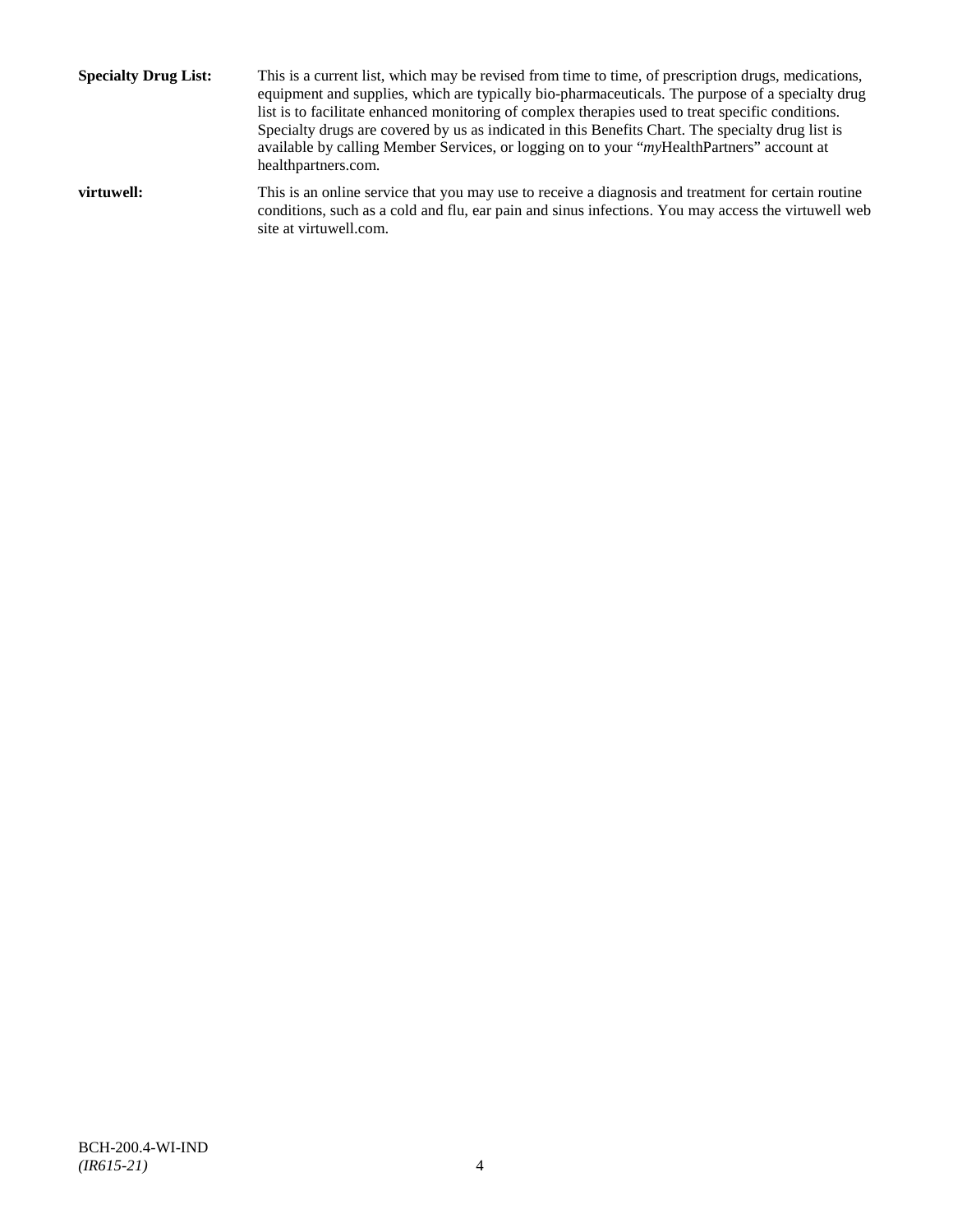## **DEDUCTIBLES AND OUT-OF-POCKET LIMITS**

#### **Individual Calendar Year Deductible**

| <b>Network Benefits</b> | <b>Non-Network Benefits</b> |
|-------------------------|-----------------------------|
| \$2,600                 | \$20,000                    |

## **Family Calendar Year Deductible**

| <b>Network Benefits</b> | <b>Non-Network Benefits</b> |
|-------------------------|-----------------------------|
| \$5,200                 | \$40,000                    |

Your individual and family deductible amounts may be indexed to allow for changes under Federal rules.

Your plan has an embedded deductible. This means once a member meets the individual deductible, the plan begins paying benefits for that person. If two or more members of the family meet the family deductible, the plan begins paying benefits for all members of the family, regardless of whether each member has met the individual deductible. However, a member may not contribute more than the individual deductible toward the family deductible.

Separate deductibles must be satisfied under the Network Benefits and Non-Network Benefits.

Any amounts paid or reimbursed by a third party, including but not limited to: point of service rebates, manufacturer coupons, manufacturer debit cards or other forms of direct reimbursement to an Insured for a product or service, will not apply toward your deductible, to the extent permitted under state and federal law.

## **Individual Calendar Year Out-of-Pocket Limit**

| <b>Network Benefits</b> | <b>Non-Network Benefits</b> |
|-------------------------|-----------------------------|
| \$6,800                 | None.                       |

#### **Family Calendar Year Out-of-Pocket Limit**

| <b>Network Benefits</b> | <b>Non-Network Benefits</b> |
|-------------------------|-----------------------------|
| \$13,600                | None.                       |

Your individual and family out-of-pocket amounts may be indexed to allow for changes under Federal rules.

Separate Out-of-Pocket Limits must be satisfied under Network Benefits and Non-Network Benefits.

Non-Network Benefits above the usual and customary charge will not apply to the individual or family Out-of-Pocket.

Any amounts paid or reimbursed by a third party, including but not limited to: point of service rebates, manufacturer coupons, manufacturer debit cards or other forms of direct reimbursement to an Insured for a product or service, will not apply as an outof-pocket expense, to the extent permitted under state and federal law.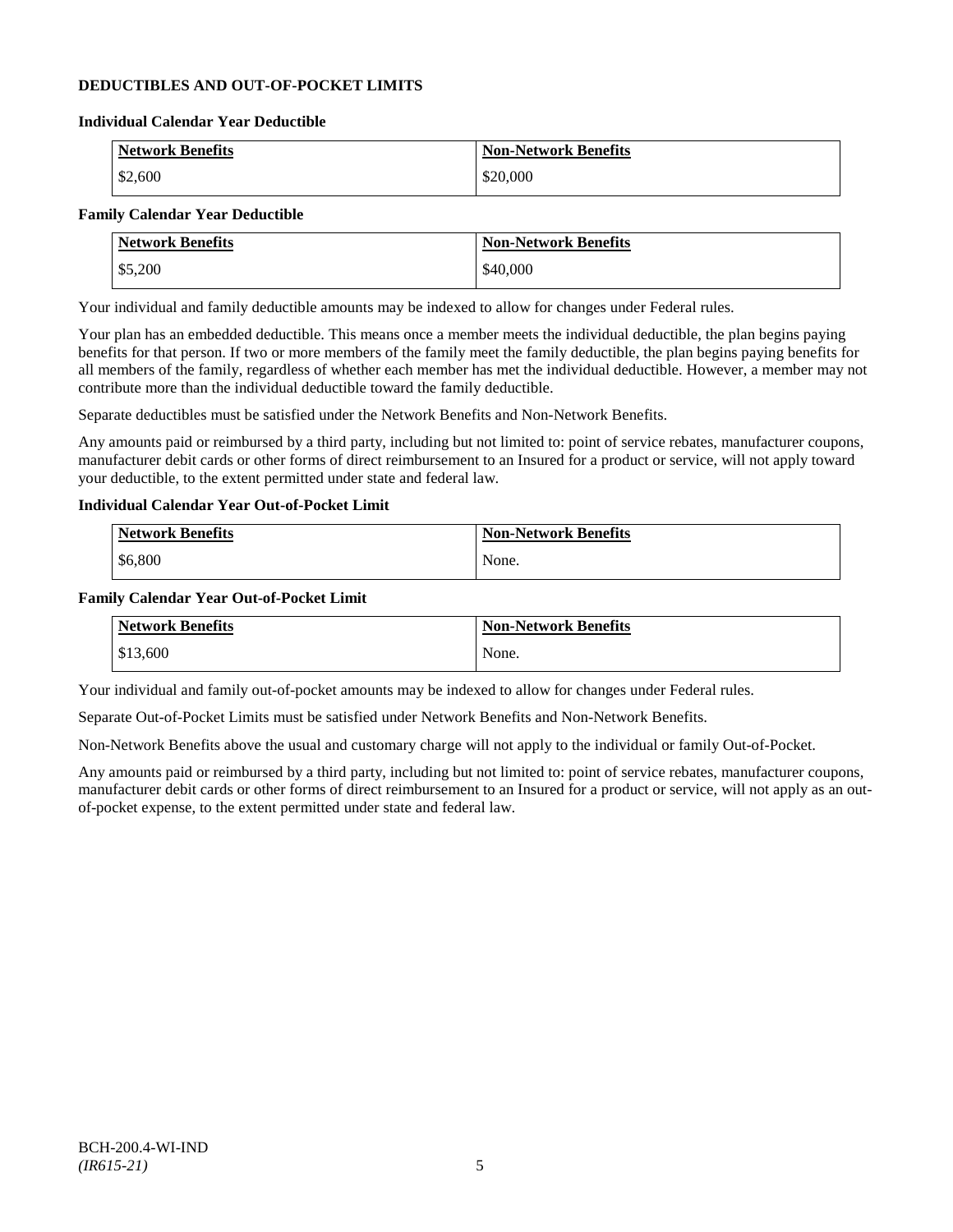## **AMBULANCE AND MEDICAL TRANSPORTATION**

## **Covered Services:**

We cover ambulance and medical transportation for medical emergencies and as shown below.

We also cover medically necessary, non-emergency transportation if it meets our medical coverage criteria.

Covered services are based on established medical policies, which are subject to periodic review and modification by the medical directors. These medical policies (medical coverage criteria) and applicable prior authorization requirements are available by calling Member Services, or logging on to your "*my*HealthPartners" account a[t healthpartners.com.](http://www.healthpartners.com/)

#### **Ambulance and Medical Transportation (other than non-emergency fixed wing air ambulance transportation)**

| Network Benefits             | <b>Non-Network Benefits</b> |
|------------------------------|-----------------------------|
| 80% of the charges incurred. | l See Network Benefits.     |

#### **Non-Emergency Fixed Wing Air Ambulance Transportation**

| <b>Network Benefits</b>      | <b>Non-Network Benefits</b>  |
|------------------------------|------------------------------|
| 80% of the charges incurred. | 50% of the charges incurred. |

#### **Not Covered:**

See "Services Not Covered" in your Policy.

## **AUTISM TREATMENT**

#### **Covered Services:**

Your network provider will coordinate the prior authorization process for any autism treatment services. You may call Member Services at 952-967-7540 or toll-free at 1-888-360-0622 if you have any questions or concerns regarding the authorization process.

Please call Member Services at 952-967-7540 or toll-free at 1-888-360-0622 to request authorization for autism treatment services from a Non-Network provider.

We cover prior authorized evidence-based intensive-level and non-intensive-level treatment of autism spectrum disorders (autism disorder, Asperger's syndrome or pervasive development disorder not otherwise specified).

Covered services are based on established medical policies, which are subject to periodic review and modification by the medical directors. These medical policies (medical coverage criteria) are available by calling Member Services, or logging on to your "*my*HealthPartners" account at [healthpartners.com.](http://www.healthpartners.com/)

**Intensive-Level Services for children diagnosed with autism spectrum disorders.** Intensive-level services must begin on or after two years of age and end before nine years of age. Intensive-level services, on average, are services provided for more than 20 hours of treatment per week. (The average number of hours a week is calculated over a 6-month period.)

| <b>Network Benefits</b>                  | <b>Non-Network Benefits</b>              |
|------------------------------------------|------------------------------------------|
| 80% of the charges incurred.             | 50% of the charges incurred.             |
| Limited to 235 visits per calendar year. | Limited to 235 visits per calendar year. |

The maximum number of visits is combined for Network Benefits and Non-Network Benefits.

#### **Intensive-Level Services Lifetime Maximum Benefit**

| <b>Network Benefits</b>                               | <b>Non-Network Benefits</b>                           |
|-------------------------------------------------------|-------------------------------------------------------|
| 4 years of cumulative services under this plan or any | 4 years of cumulative services under this plan or any |
| other plan.                                           | other plan.                                           |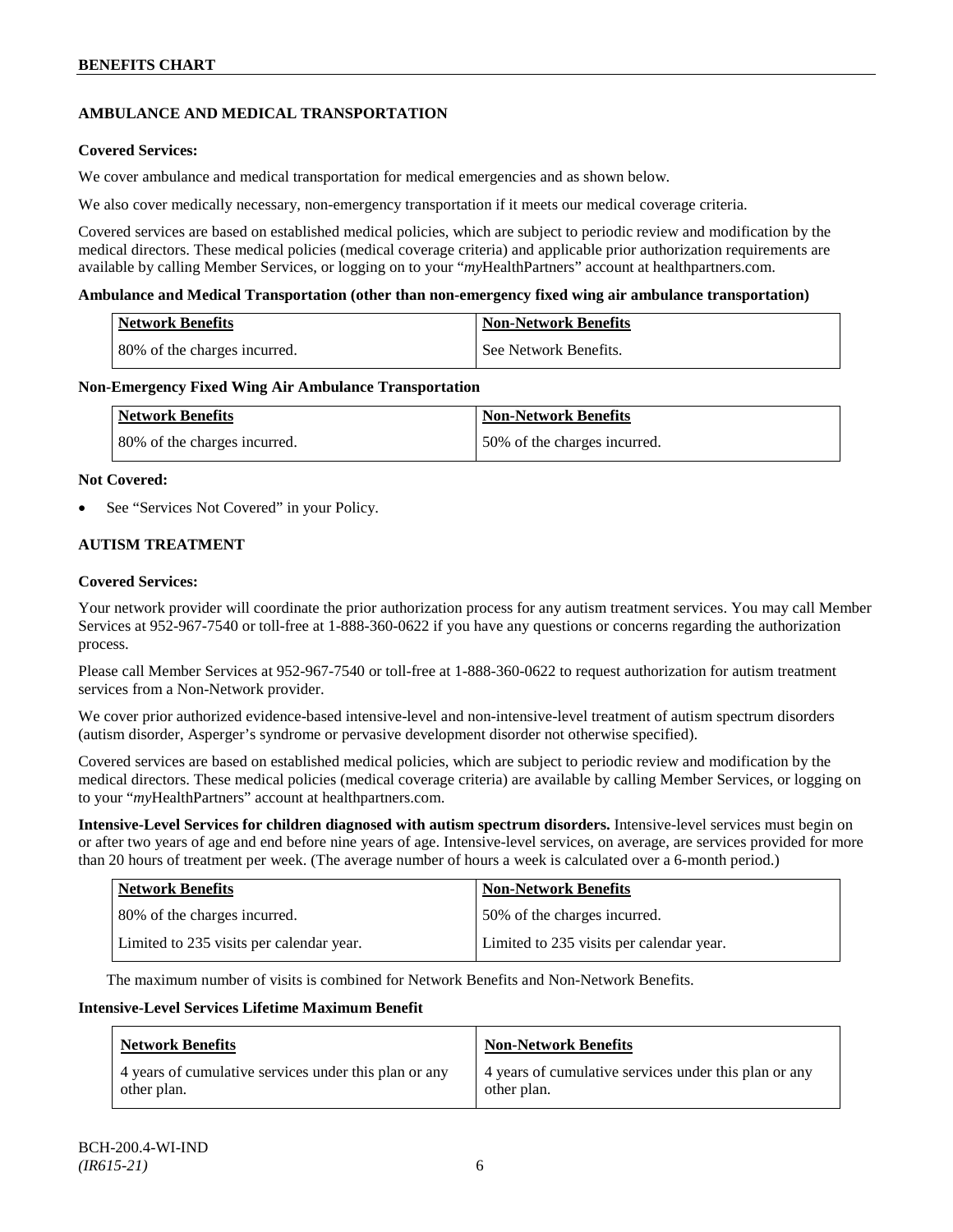## **Non-intensive-Level Services for Insureds diagnosed with autism spectrum disorders**

| <b>Network Benefits</b>                  | <b>Non-Network Benefits</b>              |
|------------------------------------------|------------------------------------------|
| 80% of the charges incurred.             | 150% of the charges incurred.            |
| Limited to 120 visits per calendar year. | Limited to 120 visits per calendar year. |

The maximum number of visits is combined for Network Benefits and Non-Network Benefits.

## **Not Covered:**

See "Services Not Covered" in your Policy.

## **BEHAVIORAL HEALTH SERVICES**

#### **Covered Services:**

Covered services are based on established medical policies, which are subject to periodic review and modification by the medical directors. These medical policies (medical coverage criteria) are available by calling Member Services, or logging on to your "*my*HealthPartners" account at [healthpartners.com.](http://www.healthpartners.com/)

**Transitional Treatment Services.** These are services for the treatment of nervous or mental disorders, alcoholism or other drug abuse problems which are provided to an Insured in a less restrictive manner than are inpatient hospital services but in a more intensive manner than are outpatient services. Transitional treatment services are services offered by a provider, and certified by the Wisconsin Department of Health Services for each of the following (except the last bulleted item):

- Mental health services for covered adults in a day treatment program.
- Mental health services for covered children in a day hospital treatment program.
- Services for persons with chronic mental illness provided through a community support program.
- Residential treatment programs for alcohol and/or drug dependent covered persons.
- Alcohol and Other Drug Abuse (AODA) services in, a day treatment program.
- Services for persons who are experiencing a mental health crisis or who are in a situation likely to turn into a mental health crisis if support is not provided.
- Intensive outpatient programs for the treatment of psychoactive substance use disorders provided in accordance with the patient placement criteria of the American Society of Addiction Medicine.

## **Mental Health Services**

We cover services for mental health diagnoses as described in the Diagnostic and Statistical Manual of Mental Disorders – Fifth Edition (DSM 5) (most recent edition) that lead to significant disruption of function in your life.

We provide coverage for mental health treatment ordered by a Wisconsin court under a valid court order that is issued on the basis of a behavioral care evaluation performed by a licensed psychiatrist or doctoral level licensed psychologist, which includes a diagnosis and an individual treatment plan for care in the most appropriate, least restrictive environment. We must be given a copy of the court order and the behavioral care evaluation, and the service must be a covered benefit under your Policy, and the service must be provided by a network provider, or other provider as required by law.

**Outpatient Services:** We cover medically necessary outpatient professional mental health services for evaluation, crisis intervention, and treatment of mental health disorders.

A comprehensive diagnostic assessment will be made of each patient as the basis for a determination by a mental health professional, concerning the appropriate treatment and the extent of services required.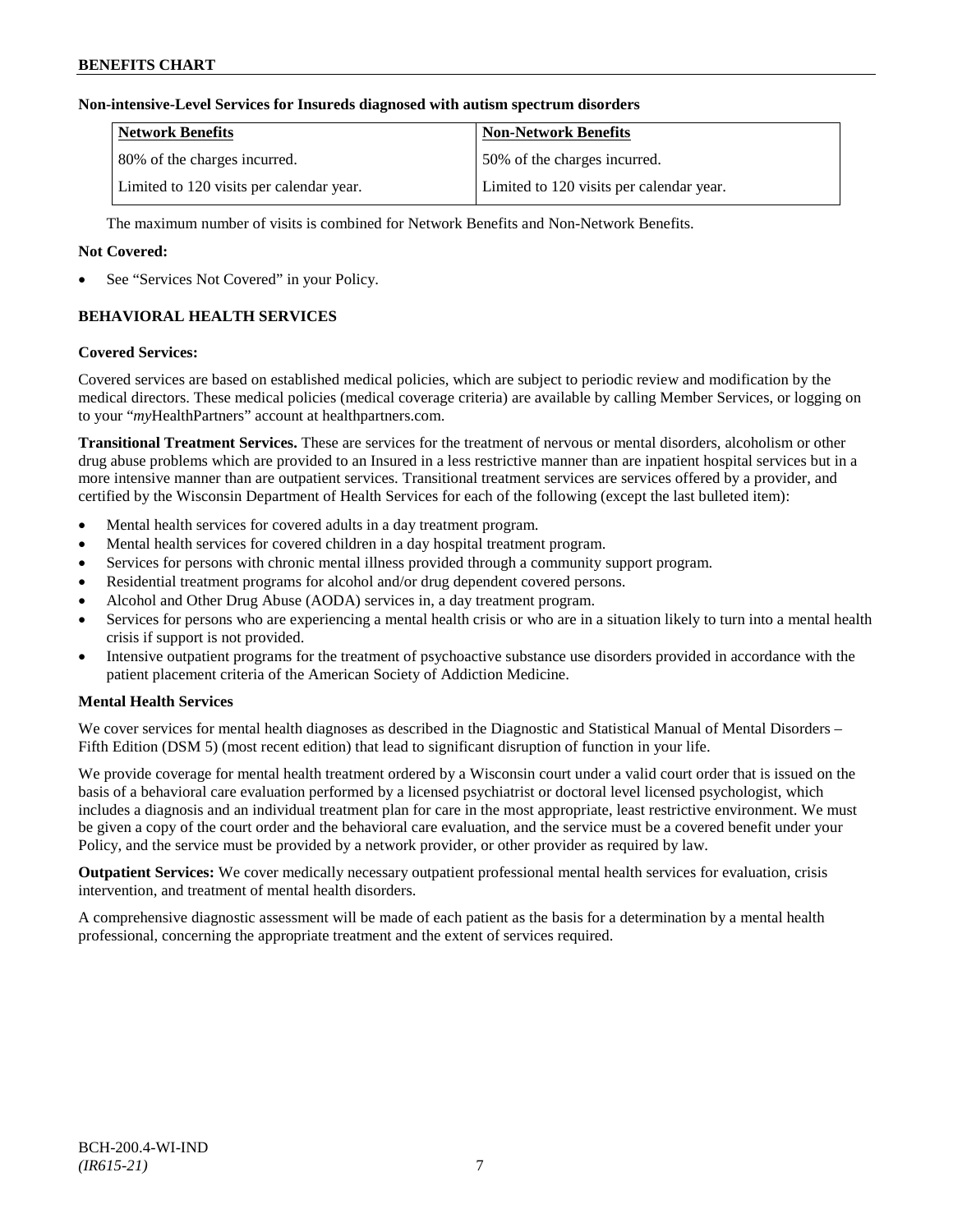Outpatient services we cover for a diagnosed mental health condition include the following:

- Individual, group, family and multi-family therapy;
- Medication management provided by a physician, certified nurse practitioner, or physician's assistant;
- Psychological testing services for the purposes of determining the differential diagnoses and treatment planning for patients currently receiving behavioral health services;
- Partial hospitalization services in a licensed hospital or community mental health center;
- Psychotherapy and nursing services provided in the home if authorized by us; and
- Treatment for gender dysphoria that meets medical coverage criteria.

| <b>Network Benefits</b>       | <b>Non-Network Benefits</b>  |
|-------------------------------|------------------------------|
| 180% of the charges incurred. | 50% of the charges incurred. |

#### **Group Therapy**

| <b>Network Benefits</b>      | <b>Non-Network Benefits</b>  |
|------------------------------|------------------------------|
| 80% of the charges incurred. | 50% of the charges incurred. |

**Inpatient Services:** We cover medically necessary inpatient services in a hospital or licensed residential treatment facility and professional services for treatment of mental health disorders. Medical stabilization is covered under inpatient hospital services in the "Hospital and Skilled Nursing Facility Services" section.

We cover residential care for the treatment of eating disorders in a licensed facility, as an alternative to inpatient care, when it is medically necessary and your physician obtains authorization from us.

| <b>Network Benefits</b>      | <b>Non-Network Benefits</b>  |
|------------------------------|------------------------------|
| 80% of the charges incurred. | 50% of the charges incurred. |

**Transitional Treatment Services:** We cover transitional treatment services described above for treatment of mental and nervous disorders**.**

| <b>Network Benefits</b>      | <b>Non-Network Benefits</b>   |
|------------------------------|-------------------------------|
| 80% of the charges incurred. | 150% of the charges incurred. |

## **Substance Abuse Treatment Services**

We cover medically necessary services for assessments by a licensed alcohol and drug counselor and treatment of Substance-Related Disorders as defined in the latest edition of the DSM 5.

**Outpatient Services:** We cover medically necessary outpatient professional services for diagnosis and treatment of alcoholism and other drug abuse problems. Chemical dependency treatment services must be provided by a program licensed by the local Department of Health Services.

Outpatient services we cover for a diagnosed substance abuse disorder include the following:

- Individual, group, family, and multi-family therapy provided in an office setting; and
- We cover opiate replacement therapy including methadone and buprenorphine treatment.

| Network Benefits             | Non-Network Benefits         |
|------------------------------|------------------------------|
| 80% of the charges incurred. | 50% of the charges incurred. |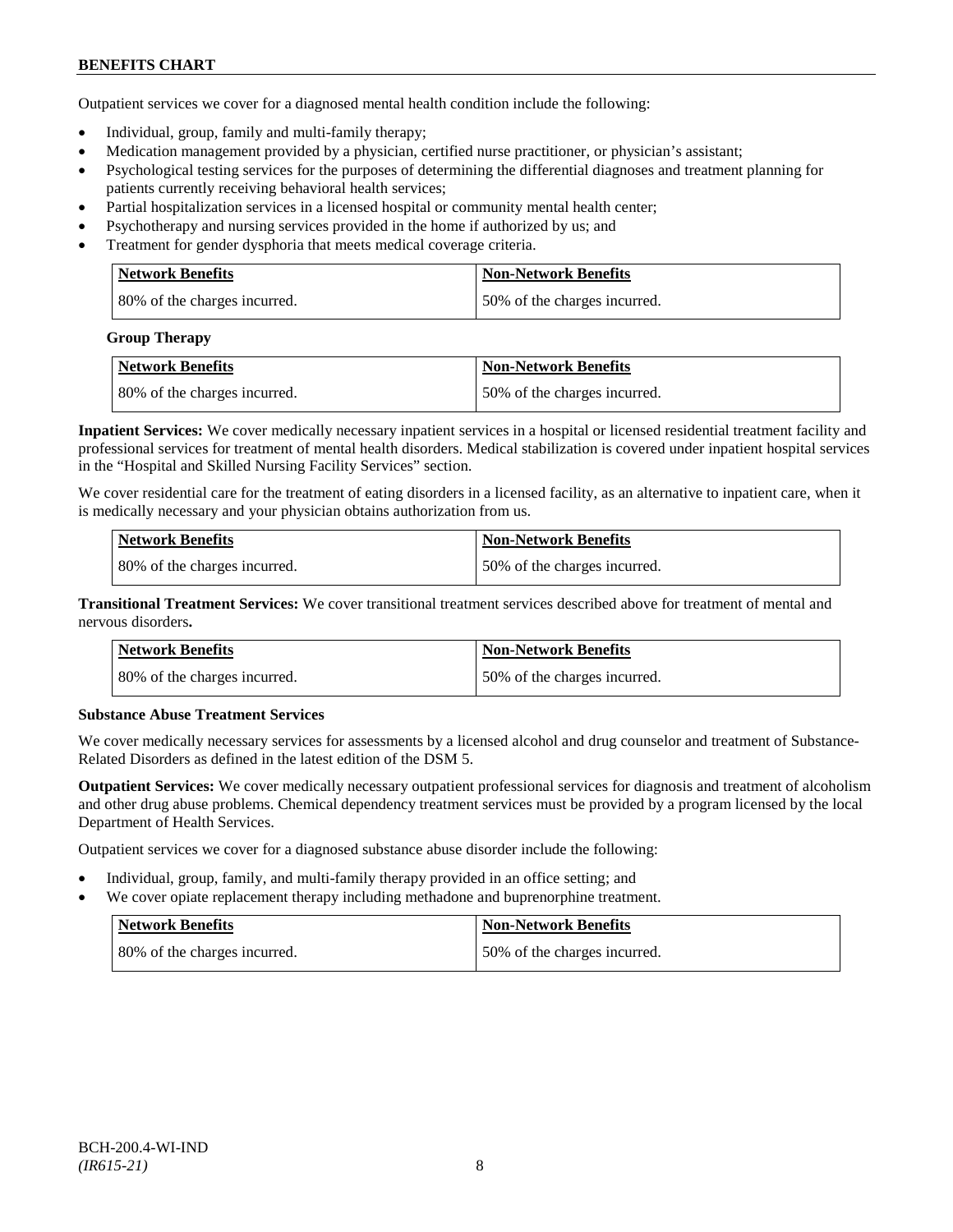**Inpatient Services:** We cover medically necessary inpatient services in a hospital or a licensed residential primary treatment center.

We cover services provided in a hospital that is licensed by the local state and accredited by Medicare.

Detoxification Services: We cover detoxification services in a hospital or community detoxification facility if it is licensed by the local Department of Health Services.

| Network Benefits             | <b>Non-Network Benefits</b>  |
|------------------------------|------------------------------|
| 80% of the charges incurred. | 50% of the charges incurred. |

**Transitional Treatment Services:** We cover transitional treatment services described above for treatment of alcoholism or other drug abuse problems.

| <b>Network Benefits</b>      | <b>Non-Network Benefits</b>  |
|------------------------------|------------------------------|
| 80% of the charges incurred. | 50% of the charges incurred. |

#### **Additional Mental Health and Substance Abuse Benefits for a Dependent Child Who is a Student**

If a dependent child is a student in a school that is located in Wisconsin, but outside of our service area, we cover services as required under Wisconsin Statute 609.655.

| <b>Network Benefits</b>      | <b>Non-Network Benefits</b>  |
|------------------------------|------------------------------|
| 80% of the charges incurred. | 50% of the charges incurred. |

#### **Not Covered:**

See "Services Not Covered" in your Policy.

#### **CHIROPRACTIC SERVICES**

#### **Covered Services:**

We cover chiropractic services for rehabilitative care. Chiropractic services are adjustments to any abnormal articulations of the human body, especially those of the spinal column, for the purpose of giving freedom of action to impinged nerves that may cause pain or deranged function.

Massage therapy which is performed in conjunction with other treatment/modalities by a chiropractor, is part of a prescribed treatment plan and is not billed separately is covered.

| <b>Network Benefits</b>      | <b>Non-Network Benefits</b>   |
|------------------------------|-------------------------------|
| 80% of the charges incurred. | 150% of the charges incurred. |

#### **Not Covered:**

- Massage therapy for the purpose of comfort or convenience of the Insured.
- See "Services Not Covered" in your Policy.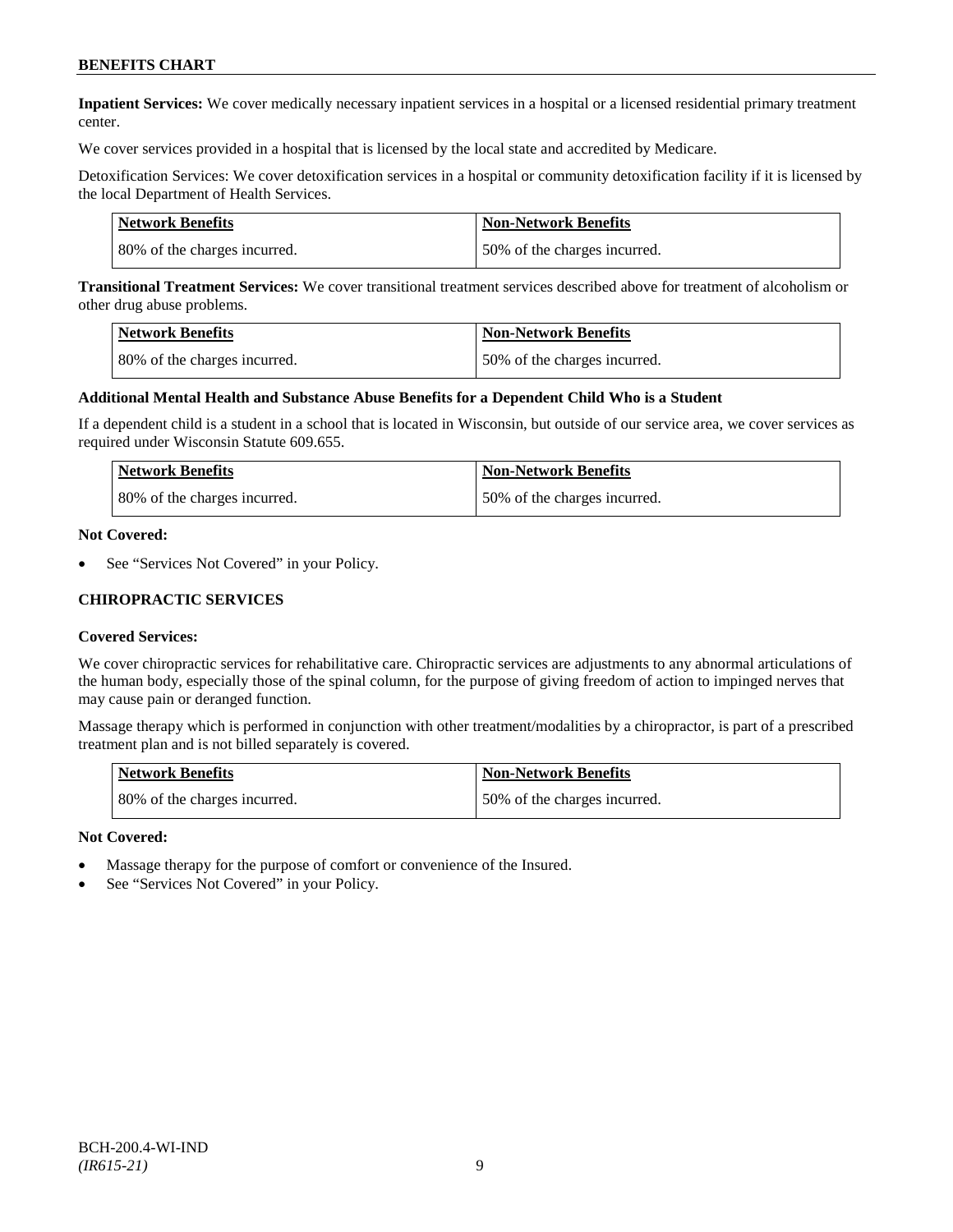## **CLINICAL TRIALS**

## **Covered Services:**

We cover certain routine services if you participate in a Phase I, Phase II, Phase III or Phase IV approved clinical trial that is conducted in relation to the prevention, detection, or treatment of cancer or other life-threatening disease or condition as defined in the Affordable Care Act. Approved clinical trials include (1) federally funded trials when the study or investigation is approved or funded by any of the federal agencies defined in the Public Health Services Act, section 2709 (d) (1) (A); (2) the study or investigation is conducted under an investigational new drug application reviewed by the Food and Drug Administration; and (3) the study or investigation is a drug trial that is exempt from having such an investigational new drug application. We cover routine patient costs for services that would be eligible under the Policy and this Benefits Chart if the service were provided outside of a clinical trial.

| <b>Network Benefits</b>                               | <b>Non-Network Benefits</b>                           |
|-------------------------------------------------------|-------------------------------------------------------|
| Coverage level is same as corresponding Network       | Coverage level is same as corresponding Non-Network   |
| Benefits, depending on type of service provided, such | Benefits, depending on type of service provided, such |
| as Office Visits for Illness or Injury, Inpatient or  | as Office Visits for Illness or Injury, Inpatient or  |
| Outpatient Hospital Services.                         | <b>Outpatient Hospital Services.</b>                  |

#### **Not Covered:**

- The investigative or experimental item, device or service itself.
- Items or services that are provided solely to satisfy data collection and analysis needs and that are not used in the direct clinical management of the patient.
- A service that is clearly inconsistent with widely accepted and established standards of care for a particular diagnosis.
- See "Services Not Covered" in your Policy.

## **DENTAL SERVICES**

#### **Covered Services:**

We cover services as described below.

**Accidental Dental Services:** We cover services dentally necessary to treat and restore damage done to sound, natural, unrestored teeth as a result of an accidental injury. Coverage is for damage caused by external trauma to face and mouth only, not for cracked or broken teeth, which result from biting or chewing. We cover restorations, root canals, crowns and replacement of teeth lost that are directly related to the accident in which the Insured was involved. We cover initial exams, xrays and palliative treatment including extractions, and other oral surgical procedures directly related to the accident. Subsequent treatment must be initiated within the Policy's time-frame and must be directly related to the accident. We do not cover restoration and replacement of teeth that are not "sound and natural" at the time of the accident.

Full mouth rehabilitation to correct occlusion (bite) and malocclusion (misaligned teeth not due to the accident) are not covered.

When an implant-supported dental prosthetic treatment is pursued, benefits are limited to the amount that would be paid toward the placement of a removable dental prosthetic appliance that could be used in the absence of implant treatment.

| Network Benefits             | <b>Non-Network Benefits</b> |
|------------------------------|-----------------------------|
| 80% of the charges incurred. | No coverage.                |

For all accidental dental services, treatment and/or restoration must be initiated within six months of the date of the injury. Coverage is limited to the initial course of treatment and/or initial restoration. Services must be provided within twentyfour months of the date of injury to be covered.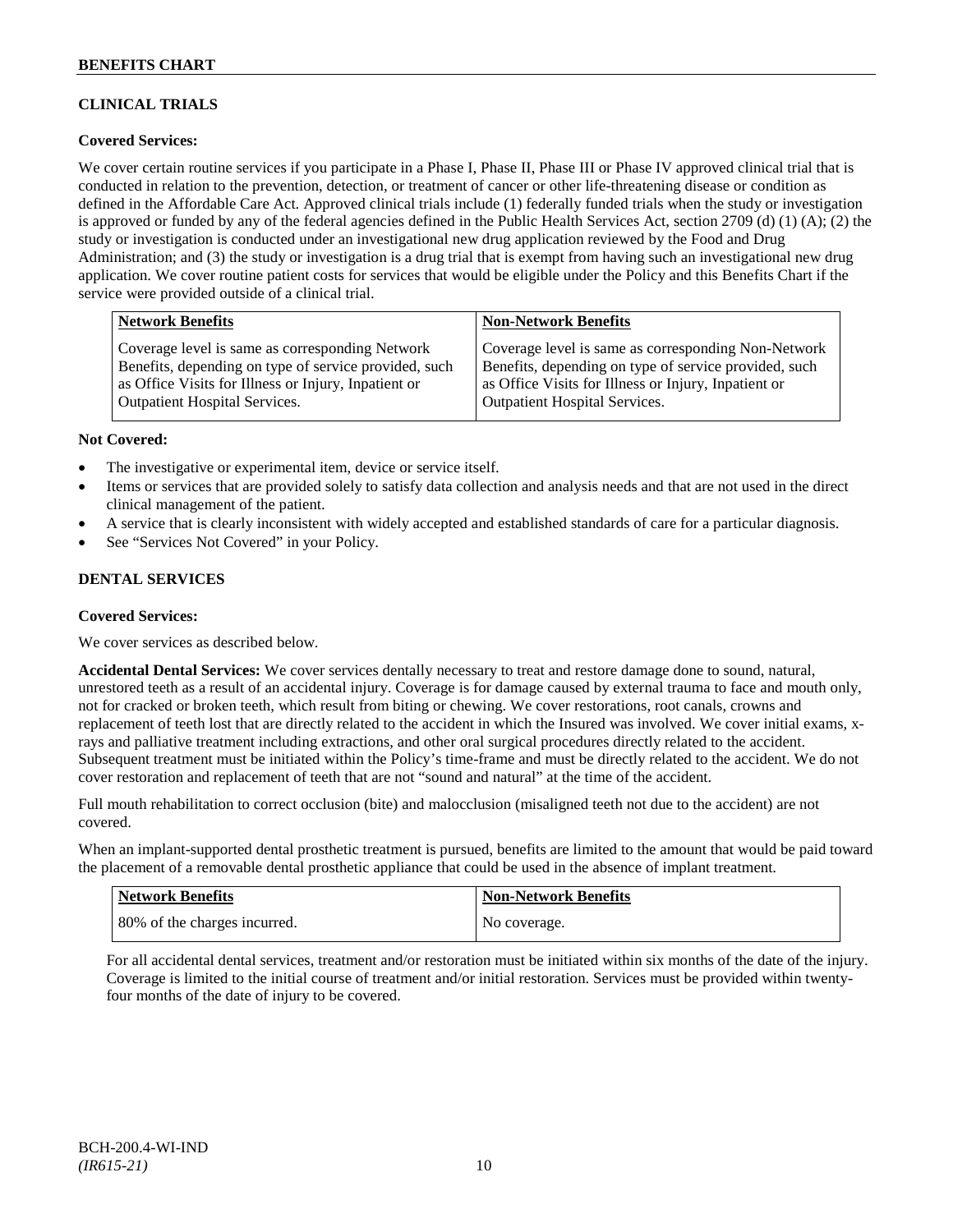#### **Medical Referral Dental Services**

**Medically Necessary Outpatient Dental Services:** We cover medically necessary outpatient dental services. Coverage is limited to dental services required for treatment of an underlying medical condition, e.g., removal of teeth to complete radiation treatment for cancer of the jaw, cysts and lesions.

| <b>Network Benefits</b>      | <b>Non-Network Benefits</b>  |
|------------------------------|------------------------------|
| 80% of the charges incurred. | 50% of the charges incurred. |

**Medically Necessary Hospitalization and Anesthesia for Dental Care:** We cover medically necessary hospitalization and anesthesia for dental care. This is limited to charges incurred by an Insured who: (1) is a child under age 5; (2) is severely disabled; (3) has a medical condition, and requires hospitalization or general anesthesia for dental care treatment; or (4) is a child between ages 5 and 12 and care in dental offices has been attempted unsuccessfully and usual methods of behavior modification have not been successful, or when extensive amounts of restorative care, exceeding 4 appointments, are required.

Coverage is limited to facility and anesthesia charges. Oral surgeon/dentist professional fees are not covered. The following are examples, though not all-inclusive, of medical conditions which may require hospitalization for dental services: severe asthma, severe airway obstruction or hemophilia. Hospitalization required due to the behavior of the Insured or due to the extent of the dental procedure is not covered.

| Network Benefits             | <b>Non-Network Benefits</b>  |
|------------------------------|------------------------------|
| 80% of the charges incurred. | 50% of the charges incurred. |

**Medical Complications of Dental Care:** We cover medical complications of dental care. Treatment must be medically necessary care and related to medical complications of non-covered dental care, including complications of the head, neck, or substructures.

| Network Benefits             | <b>Non-Network Benefits</b>  |
|------------------------------|------------------------------|
| 80% of the charges incurred. | 50% of the charges incurred. |

**Oral Surgery:** We cover oral surgery. Coverage is limited to treatment of medical conditions requiring oral surgery, such as treatment of oral neoplasm, non-dental cysts, fracture of the jaw, trauma of the mouth and jaw, and any other oral surgery procedures provided as medically necessary dental services.

| <b>Network Benefits</b>      | Non-Network Benefits         |
|------------------------------|------------------------------|
| 80% of the charges incurred. | 50% of the charges incurred. |

**Treatment of Cleft Lip and Cleft Palate:** We cover treatment of cleft lip and cleft palate of a dependent child, including orthodontic treatment and oral surgery directly related to the cleft. Dental services which are not required for the treatment of cleft lip or cleft palate are not covered. If a dependent child covered under your Policy is also covered under a dental plan which includes orthodontic services, that dental plan shall be considered primary for the necessary orthodontic services. Oral appliances are subject to the same copayment, conditions and limitations as durable medical equipment.

| <b>Network Benefits</b>                               | <b>Non-Network Benefits</b>                           |
|-------------------------------------------------------|-------------------------------------------------------|
| Coverage level is same as corresponding Network       | Coverage level is same as corresponding Non-Network   |
| Benefits, depending on type of service provided, such | Benefits, depending on type of service provided, such |
| as Office Visits for Illness or Injury, Inpatient or  | as Office Visits for Illness or Injury, Inpatient or  |
| <b>Outpatient Hospital Services.</b>                  | <b>Outpatient Hospital Services.</b>                  |

**Treatment of Temporomandibular Disorder (TMD) and Craniomandibular Disorder (CMD):** We cover diagnostic procedures, surgical treatment and non-surgical treatment (including intraoral splint therapy devices) for temporomandibular disorder (TMD) and craniomandibular disorder (CMD), which is medically necessary care. Dental services which are not required to directly treat TMD or CMD are not covered.

| <b>Network Benefits</b>      | <b>Non-Network Benefits</b>  |
|------------------------------|------------------------------|
| 80% of the charges incurred. | 50% of the charges incurred. |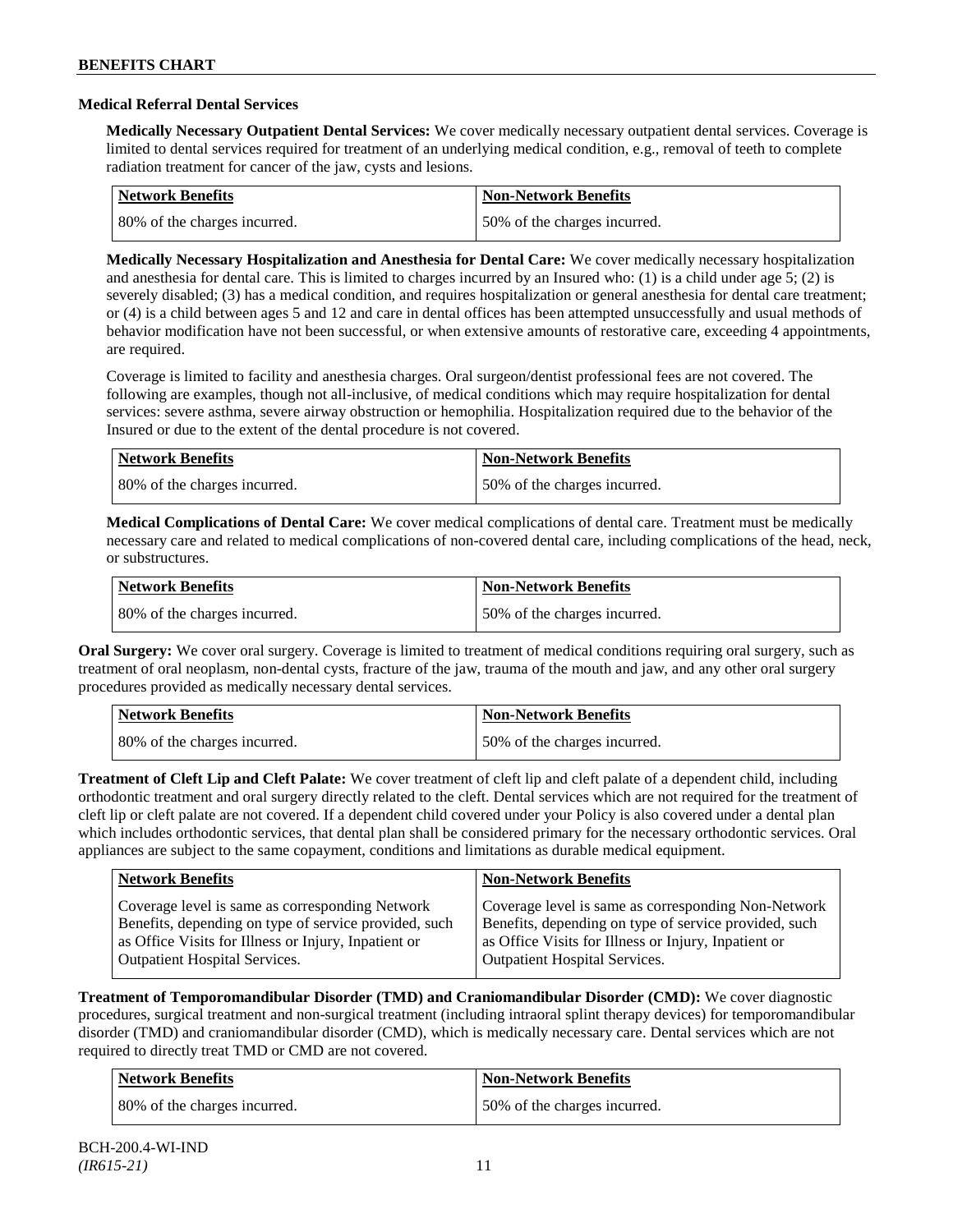## **Not Covered:**

- Dental treatment, procedures or services not listed in this Benefits Chart.
- Accident-related dental services if treatment is: (1) provided to teeth which are not sound and natural; (2) to teeth which have been restored; (3) initiated beyond six months from the date of the injury; (4) received beyond the initial treatment or restoration; or (5) received beyond twenty-four months from the date of injury.
- Accident-related dental services by a Non-Network provider.
- Oral surgery to remove wisdom teeth.
- Orthognathic treatment or procedures and all related services.
- See "Services Not Covered" in your Policy.

## **DIAGNOSTIC IMAGING SERVICES**

#### **Covered Services:**

We cover diagnostic imaging, when ordered by a provider and provided in a clinic or outpatient hospital facility.

For Network Benefits, non-emergent, scheduled outpatient Magnetic Resonance Imaging (MRI) and Computed Tomography (CT) must be provided at a designated facility. Your physician or facility will obtain or verify prior authorization for these services, as needed.

We cover services provided in a clinic or outpatient hospital facility. To see the benefit level for inpatient hospital or skilled nursing facility services, see benefits under Inpatient Hospital and Skilled Nursing Facility Services.

#### **Outpatient Magnetic Resonance Imaging (MRI) and Computed Tomography (CT)**

| <b>Network Benefits</b>      | <b>Non-Network Benefits</b>   |
|------------------------------|-------------------------------|
| 80% of the charges incurred. | 150% of the charges incurred. |

### **All Other Outpatient Diagnostic Imaging Services**

#### **Services for Illness or Injury**

| <b>Network Benefits</b>      | <b>Non-Network Benefits</b>  |
|------------------------------|------------------------------|
| 80% of the charges incurred. | 50% of the charges incurred. |

## **Preventive Services (MRI/CT procedures are not considered preventive)**

Diagnostic imaging services associated with preventive services are covered at the benefit level shown in the "Preventive Services" section of this Benefits Chart.

#### **Not Covered:**

See "Services Not Covered" in your Policy.

## **DURABLE MEDICAL EQUIPMENT, PROSTHETICS, ORTHOTICS AND SUPPLIES**

#### **Covered Services:**

We cover equipment and services, as described below.

We cover durable medical equipment and services, prosthetics, orthotics, and supplies, subject to the limitations below, including certain disposable supplies, enteral feedings and the following diabetic supplies and equipment: glucose monitors, insulin pumps limited to the purchase of one pump per year, syringes, blood and urine test strips and other diabetic supplies as deemed medically appropriate and necessary, for Insureds with gestational, Type I or Type II diabetes.

We cover external hearing aids, cochlear implants, and related treatment prescribed by a physician or by a licensed audiologist for Insureds under 18 years of age who have hearing loss.

We also cover basic hearing aids for Insureds age 18 or older for the correction of a hearing impairment.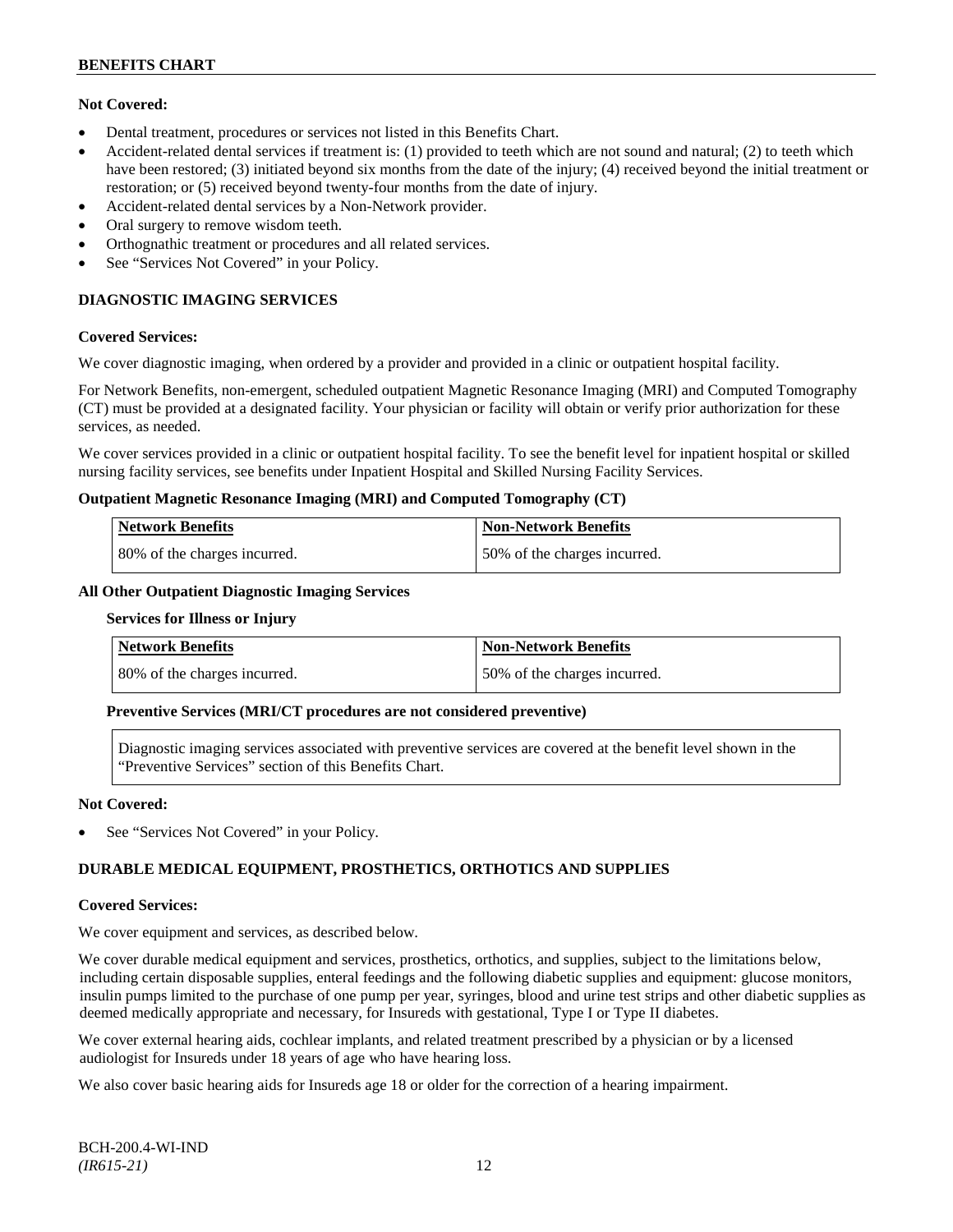Osseointegrated or bone-anchored hearing aids are only covered for Insureds who have hearing loss that is not correctable by any other procedure.

Hearing aids are limited to one basic, standard hearing aid for each ear every three years.

A basic hearing aid is defined as a hearing device that consists of a microphone, amplifier, volume control, battery and receiver. It does not include upgrades above and beyond the functionality of a basic hearing aid, including, but not limited to, hearing improvements for group settings, background noise, Bluetooth/remote control functionality, or extended warranties. Charges for upgrades above the cost of a basic, standard hearing aid are not covered.

| Network Benefits             | <b>Non-Network Benefits</b>  |
|------------------------------|------------------------------|
| 80% of the charges incurred. | 50% of the charges incurred. |

#### **Special Dietary Treatment for Phenylketonuria (PKU) if it meets our medical coverage criteria**

| <b>Network Benefits</b>      | <b>Non-Network Benefits</b>  |
|------------------------------|------------------------------|
| 80% of the charges incurred. | 50% of the charges incurred. |

#### **Oral Amino Acid Based Elemental Formula if it meets our medical coverage criteria**

| Network Benefits             | <b>Non-Network Benefits</b>  |
|------------------------------|------------------------------|
| 80% of the charges incurred. | 50% of the charges incurred. |

#### **Limitations:**

Coverage of durable medical equipment is limited by the following.

- No more than a 90-day supply of diabetic supplies are covered and dispensed at a time.
- Payment will not exceed the cost of an alternate piece of equipment or service that is effective and medically necessary.
- For prosthetic benefits, other than oral appliances for cleft lip and cleft palate, payment will not exceed the cost of an alternate piece of equipment or service that is effective, medically necessary and enables Insureds to conduct standard activities of daily living.
- We reserve the right to determine if an item will be approved for rental vs. purchase.
- We require that certain diabetic supplies and equipment be purchased at a pharmacy.
- Diabetic supplies and equipment are limited to certain models and brands.
- Durable medical equipment and supplies must be obtained from or repaired by approved vendors.
- Covered services and supplies are based on established medical policies which are subject to periodic review and modification by the medical directors. Our medical policy for diabetic supplies includes information on our required models and brands. These medical policies (medical coverage criteria) are available by calling Member Services, or logging on to your "*my*HealthPartners" account at [healthpartners.com.](http://www.healthpartners.com/)

## **Not Covered:**

Items which are not eligible for coverage include, but are not limited to:

- Replacement or repair of any covered items, if the items are (i) damaged or destroyed by misuse, abuse or carelessness, (ii) lost; or (iii) stolen.
- Duplicate or similar items.
- Labor and related charges for repair of any covered items which are more than the cost of replacement by an approved vendor.
- Sales tax, mailing, delivery charges, service call charges.
- Items which are primarily educational in nature or for hygiene, vocation, comfort, convenience or recreation.
- Communication aids or devices: equipment to create, replace or augment communication abilities including, but not limited to, speech processors, receivers, communication boards, or computer or electronic assisted communication.
- Implantable and osseointegrated or bone-anchored hearing aids and their fitting, except as specifically described in this Benefits Chart. This exclusion does not apply to cochlear implants.
- Eyeglasses, contact lenses and their fitting, measurement and adjustment, except as specifically described in this Benefits Chart.
- Hair prostheses (wigs).

BCH-200.4-WI-IND *(IR615-21)* 13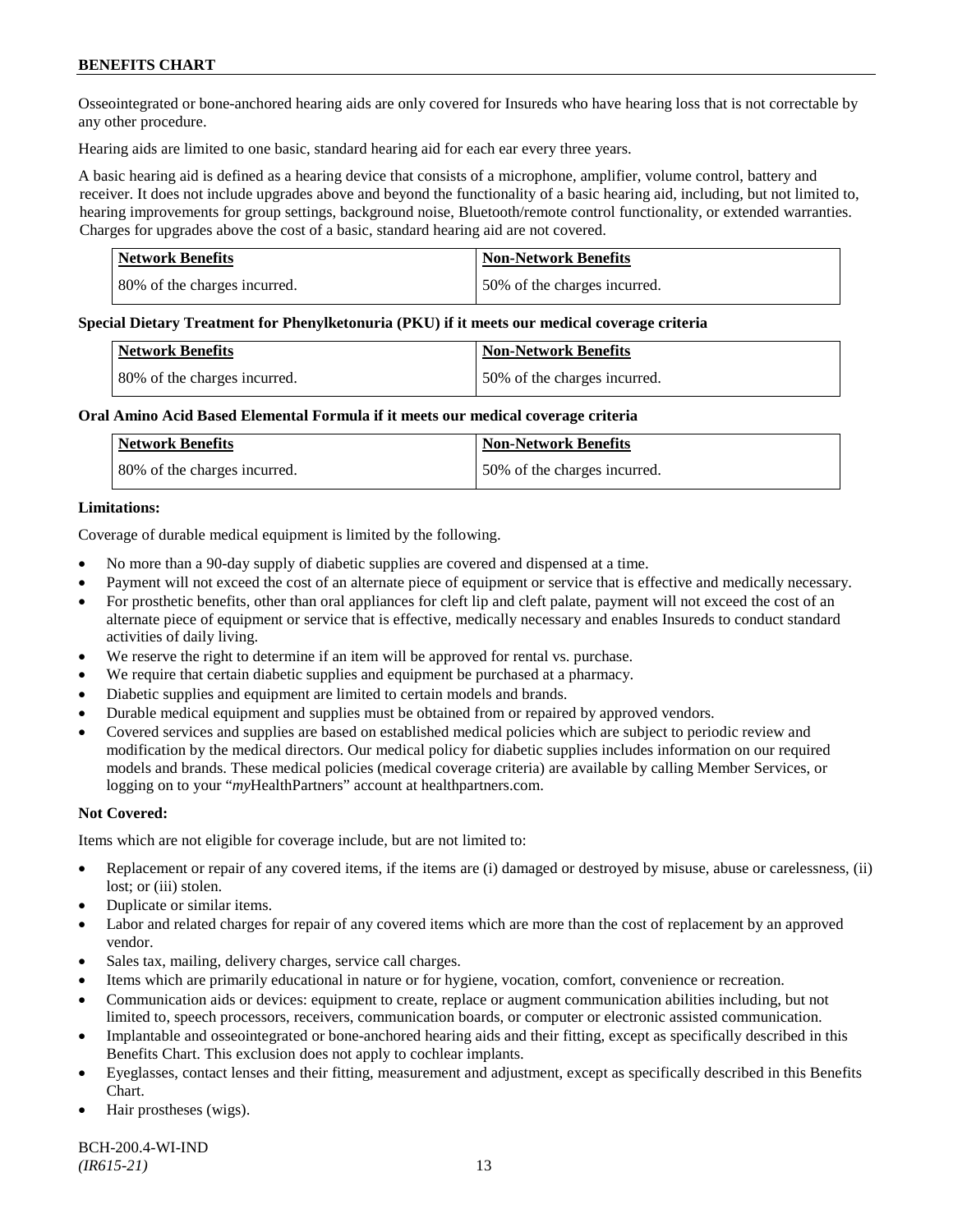- Household equipment which primarily has customary uses other than medical, such as, but not limited to, exercise cycles, air purifiers, central or unit air conditioners, water purifiers, non-allergenic pillows, mattresses or waterbeds.
- Household fixtures including, but not limited to, escalators or elevators, ramps, swimming pools and saunas.
- Modifications to the structure of the home including, but not limited to, wiring, plumbing or charges for installation of equipment.
- Vehicle, car or van modifications including, but not limited to, hand brakes, hydraulic lifts and car carrier.
- Rental equipment while owned equipment is being repaired by non-contracted vendors, beyond one month rental of medically necessary equipment.
- Other equipment and supplies, including, but not limited to assistive devices, that we determine are not eligible for coverage.
- See "Services Not Covered" in your Policy.

## **EMERGENCY AND URGENTLY NEEDED CARE SERVICES**

#### **Covered Services:**

We cover services for emergency care and urgently needed care if the services are otherwise eligible for coverage under your Policy.

**Urgently Needed Care.** These are services to treat an unforeseen illness or injury that:

- are required in order to prevent a serious deterioration in your health, and
- cannot be delayed until the next available clinic or office hours.

| Network Benefits             | <b>Non-Network Benefits</b>  |
|------------------------------|------------------------------|
| 80% of the charges incurred. | 50% of the charges incurred. |

#### **First Three Visits**

| If any of the first three visits are urgent care visits or<br>office visits, they are covered at 100%, subject to a<br>copayment of \$30 per visit, not subject to the<br>deductible.                                            |  |
|----------------------------------------------------------------------------------------------------------------------------------------------------------------------------------------------------------------------------------|--|
| If any of the first three visits are convenience clinic<br>visits, telephone visits or e-visits (other than virtuwell),<br>they are covered at 100%, subject to a copayment of<br>\$15 per visit, not subject to the deductible. |  |
| Then services will be covered at the deductible and<br>coinsurance and/or copayment indicated for urgent care<br>visits, office visits, convenience clinic visits, telephone<br>visits and e-visits (other than virtuwell).      |  |
| Physician services are included; however, charges for<br>office procedures, laboratory, radiology and other<br>ancillary services are not included and will be subject<br>to the deductible and coinsurance and/or copayment.    |  |

**Emergency Care.** These are services to treat:

- the sudden, unexpected onset of illness or injury which, if left untreated or unattended until the next available clinic or office hours, would result in hospitalization, or
- a condition requiring professional health services immediately necessary to preserve life or stabilize health.

When reviewing claims for coverage of emergency services, our medical director will take into consideration a reasonable layperson's belief that the circumstances required immediate medical care that could not wait until the next working day or next available clinic appointment.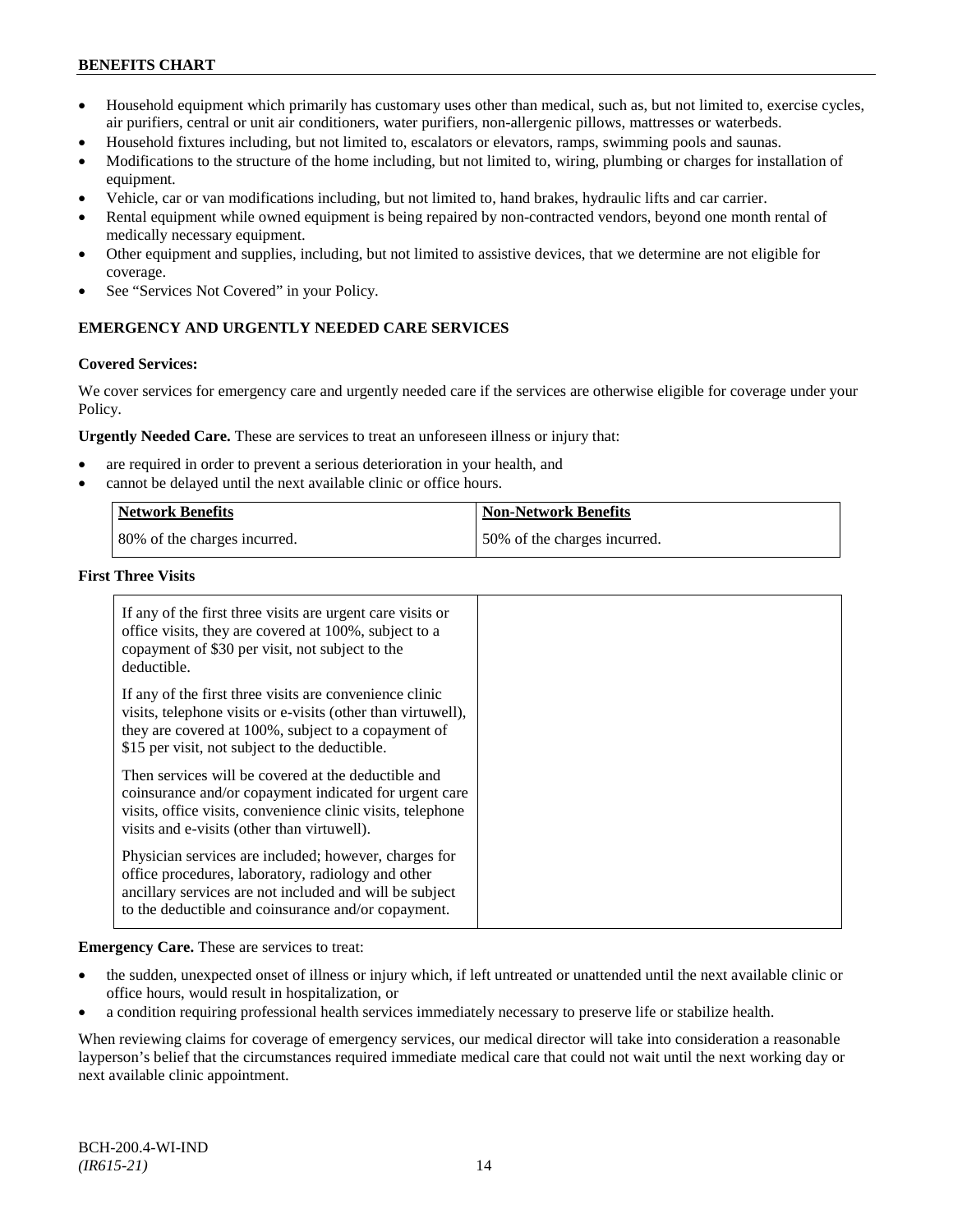## **Emergency Care in a Hospital Emergency Room, including Professional Services of a Physician**

| Network Benefits             | <b>Non-Network Benefits</b> |
|------------------------------|-----------------------------|
| 80% of the charges incurred. | See Network Benefits.       |

## **Inpatient Emergency Care in a Hospital**

| <b>Network Benefits</b>      | <b>Non-Network Benefits</b> |
|------------------------------|-----------------------------|
| 80% of the charges incurred. | See Network Benefits.       |

#### **Not Covered:**

• See "Services Not Covered" in your Policy.

## **GENE THERAPY**

#### **Covered Services:**

We cover gene therapy treatment that meets our current medical coverage criteria.

| <b>Network Benefits</b>                                                                                                                                                                                 | <b>Non-Network Benefits</b> |
|---------------------------------------------------------------------------------------------------------------------------------------------------------------------------------------------------------|-----------------------------|
| Coverage level is same as corresponding Network<br>Benefit, depending on type of service provided, such as<br>Office Visits for Illness or Injury, Inpatient or<br><b>Outpatient Hospital Services.</b> | No coverage.                |

## **Limitations:**

- Gene therapy must be provided by a designated provider.
- Specific types of gene therapy are limited to therapies and conditions specified in our medical coverage criteria.

## **Not Covered:**

• See "Services Not Covered" in your Policy.

## **HEALTH EDUCATION**

## **Covered Services:**

We cover education for preventive services and education for the management of chronic health problems (such as diabetes).

| <b>Network Benefits</b>                                     | <b>Non-Network Benefits</b>   |
|-------------------------------------------------------------|-------------------------------|
| 100% of the charges incurred.<br>Deductible does not apply. | 150% of the charges incurred. |

## **Not Covered:**

• See "Services Not Covered" in your Policy.

## **HOME-BASED HEALTH ASSESSMENT PROGRAM**

## **Covered Services:**

If you meet our criteria for coverage, you may qualify for our home-based comprehensive health risk assessment program. The program covers a health assessment with a designated nurse practitioner.

| Network Benefits                                            | <b>Non-Network Benefits</b> |
|-------------------------------------------------------------|-----------------------------|
| 100% of the charges incurred.<br>Deductible does not apply. | No coverage.                |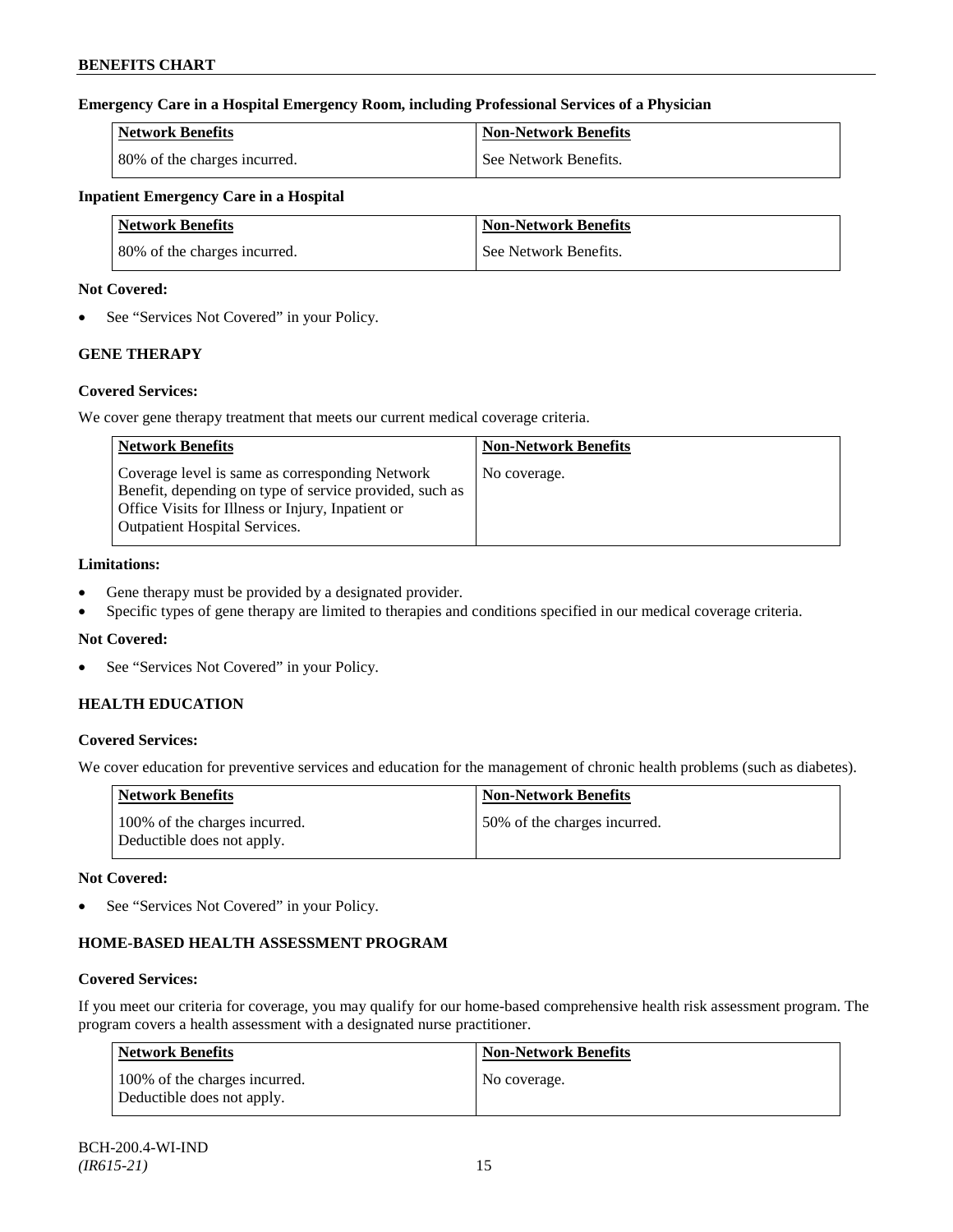## **Not Covered:**

See "Services Not Covered" in your Policy.

## **HOME HEALTH SERVICES**

## **Covered Services:**

We cover skilled nursing services, physical therapy, occupational therapy, speech therapy, respiratory therapy and other therapeutic services, non-routine prenatal and routine postnatal well child visits (as described in our medical coverage criteria), phototherapy services for newborns, home health aide services and other eligible home health services when provided in your home, if you are homebound (i.e., unable to leave home without considerable effort due to a medical condition). Lack of transportation does not constitute homebound status. For phototherapy services for newborns and high risk prenatal services, supplies and equipment are included.

We cover total parenteral nutrition/intravenous ("TPN/IV") therapy, equipment, supplies and drugs in connection with IV therapy. IV line care kits are covered under Durable Medical Equipment.

We cover palliative care benefits. Palliative care includes symptom management, education and establishing goals of care. We waive the requirement that you be homebound for a limited number of home visits for palliative care (as shown in this Benefits Chart), if you have a life-threatening, non-curable condition which has a prognosis of survival of two years or less. Additional palliative care visits are eligible under the home health services benefit if you are homebound and meet all other requirements defined in this section.

You do not need to be homebound to receive total parenteral nutrition/intravenous ("TPN/IV") therapy.

Home health services are eligible and covered only when:

- medically necessary; and
- provided as rehabilitative care, terminal care or maternity care; and
- ordered by a physician, and included in the written home care plan.

### **Physical therapy, occupational therapy, speech therapy, respiratory therapy, home health aide services and palliative Care**

| <b>Network Benefits</b>      | Non-Network Benefits |
|------------------------------|----------------------|
| 80% of the charges incurred. | No coverage.         |

#### **TPN/IV Therapy, Skilled Nursing Services, Non-Routine Prenatal/Postnatal Services and Phototherapy**

| Network Benefits             | <b>Non-Network Benefits</b> |
|------------------------------|-----------------------------|
| 80% of the charges incurred. | No coverage.                |

Each 24-hour visit (or shifts up to 24-hour visits) equals one visit and counts toward the Maximum visits for all other services shown below. Any visit that lasts less than 24 hours regardless of the length of the visit, will count as one visit toward the Maximum visits for all other services shown below. All visits must be medically necessary and benefit eligible.

#### **Routine Prenatal/Postnatal Services and Child Health Supervision Services**

| <b>Network Benefits</b>                                     | <b>Non-Network Benefits</b>  |
|-------------------------------------------------------------|------------------------------|
| 100% of the charges incurred.<br>Deductible does not apply. | 50% of the charges incurred. |

## **Maximum Visits for Palliative Care:**

| <b>Network Benefits</b>                                                                                                                        | Non-Network Benefits |
|------------------------------------------------------------------------------------------------------------------------------------------------|----------------------|
| If you are eligible to receive palliative care in the home<br>and you are not homebound, there is a maximum of 12<br>visits per calendar year. | No coverage.         |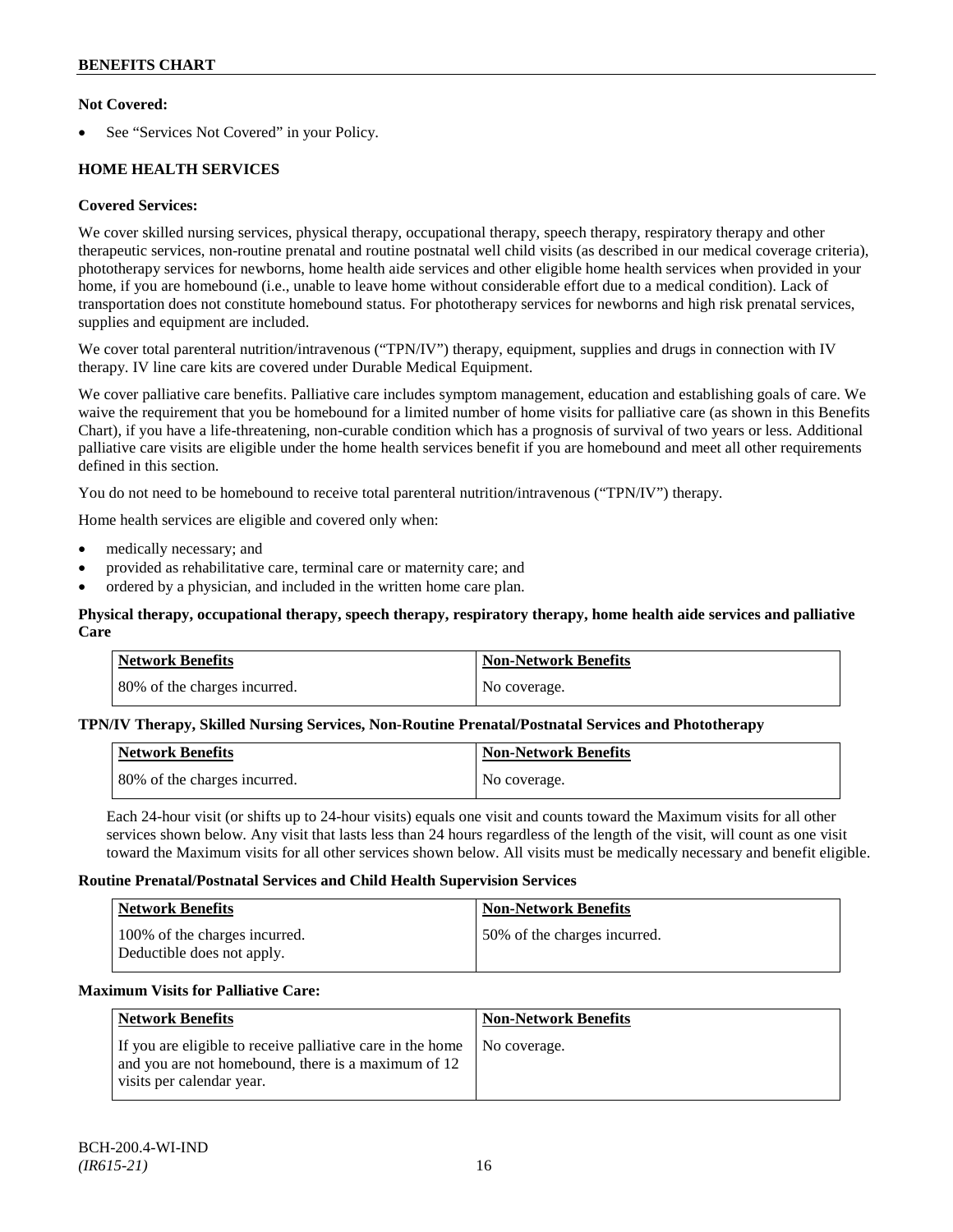## **Maximum Visits for All Services Other Than Palliative Care:**

| Network Benefits             | <b>Non-Network Benefits</b> |
|------------------------------|-----------------------------|
| 60 visits per calendar year. | No coverage.                |

The routine postnatal well child visits do not count toward the visit limit.

#### **Limitations:**

- Home health services are not provided as a substitute for a primary caregiver in the home or as relief (respite) for a primary caregiver in the home. We will not reimburse family members or residents in your home for the above services.
- A service shall not be considered a skilled nursing service merely because it is performed by, or under the direct supervision of, a licensed nurse. Where a service (such as tracheotomy suctioning or ventilator monitoring) or like services, can be safely and effectively performed by a non-medical person (or self-administered), without the direct supervision of, a licensed nurse, the service shall not be regarded as a skilled nursing service, whether or not a skilled nurse actually provides the service. The unavailability of a competent person to provide a non-skilled service shall not make it a skilled service when a skilled nurse provides it. Only the skilled nursing component of so-called "blended" services (i.e. services which include skilled and non-skilled components) are covered under this Benefits Chart.

#### **Not Covered:**

- Home Health Services by a Non-Network provider.
- Financial or legal counseling services.
- Housekeeping or meal services in your home.
- Private duty nursing services.
- Services provided by a family member or enrollee, or a resident in the enrollee's home.
- Vocational rehabilitation and recreational or educational therapy. Recreation therapy is therapy provided solely for the purpose of recreation, including, but not limited to: (a) requests for physical therapy or occupational therapy to improve athletic ability, and (b) braces or guards to prevent sports injuries.
- See "Services Not Covered" in your Policy.

#### **HOME HOSPICE SERVICES**

#### **Applicable Definitions:**

**Part-time.** This is up to two hours of service per day, more than two hours is considered continuous care.

**Continuous Care.** This is from two to twelve hours of service per day provided by a registered nurse, licensed practical nurse, or home health aide, during a period of crisis in order to maintain a terminally ill patient at home.

**Appropriate Facility.** This is a nursing home, hospice residence, or other inpatient facility.

**Custodial Care Related to Hospice Services.** This means providing assistance in the activities of daily living and the care needed by a terminally ill patient which can be provided by primary caregiver (i.e., family member or friend) who is responsible for the patient's home care.

#### **Covered Services:**

**Home Hospice Program:** We cover the services described below if you are terminally ill and accepted as a home hospice program participant. You must meet the eligibility requirements of the program, and elect to receive services through the home hospice program. The services will be provided in your home, with inpatient care available when medically necessary as described below. If you elect to receive hospice services, you do so in lieu of curative treatment for your terminal illness for the period you are enrolled in the home hospice program.

**Eligibility:** In order to be eligible to be enrolled in the home hospice program, you must: (1) be a terminally ill patient (prognosis of six months or less); (2) have chosen a palliative treatment focus (i.e., emphasizing comfort and supportive services rather than treatment attempting to cure the disease or condition); and (3) continue to meet the terminally ill prognosis as reviewed by our medical director or his or her designee over the course of care. You may withdraw from the home hospice program at any time.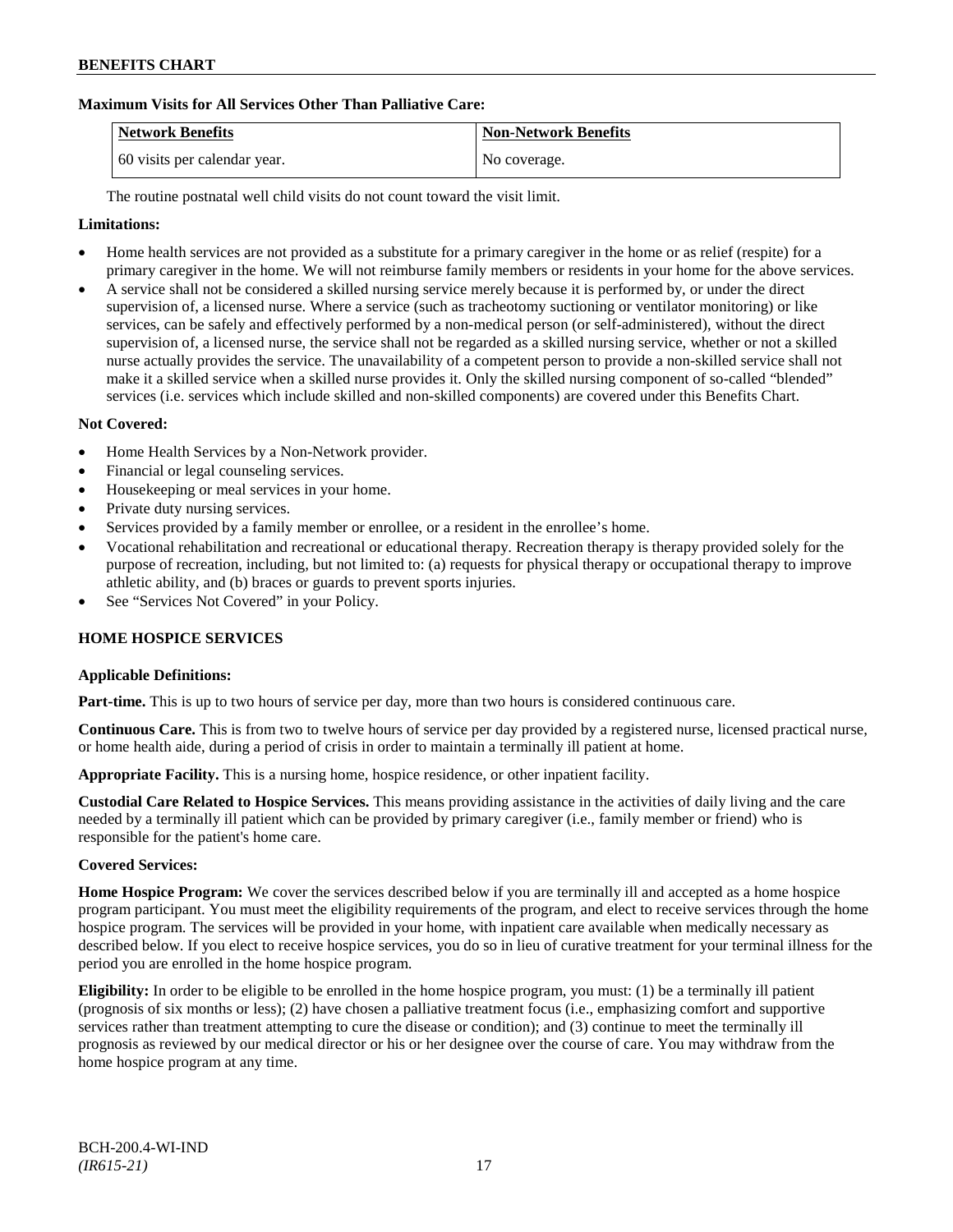**Eligible Services:** Hospice services include the following services provided in accordance with an approved hospice treatment plan:

- Home Health Services:
	- o Part-time care provided in your home by an interdisciplinary hospice team (which may include a physician, nurse, social worker, and spiritual counselor) and medically necessary home health services are covered.
	- o One or more periods of continuous care in your home or in a setting which provides day care for pain or symptom management, when medically necessary, will be covered.
- Inpatient Services: We cover medically necessary inpatient services.
- Other Services:
	- o Respite care is covered for care in your home or in an appropriate facility, to give your primary caregivers (i.e., family members or friends) rest and/or relief when necessary in order to maintain a terminally ill patient at home*.*
	- o Medically necessary medications for pain and symptom management.
	- o Semi-electric hospital beds and other durable medical equipment are covered.
	- o Emergency and non-emergency care is covered.

| <b>Network Benefits</b>      | <b>Non-Network Benefits</b> |
|------------------------------|-----------------------------|
| 80% of the charges incurred. | No coverage.                |

Respite care is limited to 5 days per episode, and respite care and continuous care combined are limited to 30 days.

#### **Not Covered:**

- Home Hospice Services by a Non-Network provider.
- Financial or legal counseling services.
- Housekeeping or meal services in your home.
- Custodial or maintenance care related to hospice services, whether provided in the home or in a nursing home.
- Any service not specifically described as covered services under this home hospice services benefits.
- Any services provided by members of your family or residents in your home.
- See "Services Not Covered" in your Policy.

## **HOSPITAL AND SKILLED NURSING FACILITY SERVICES**

#### **Covered Services:**

We cover services as described below.

#### **Medical or Surgical Hospital Services**

**Inpatient Hospital Services:** We cover the following medical or surgical services, for the treatment of acute illness or injury, which require the level of care only provided in an acute care facility. These services must be authorized by a physician.

Inpatient hospital services include: room and board; the use of operating or maternity delivery rooms; intensive care facilities; newborn nursery facilities; general nursing care, anesthesia, laboratory and diagnostic imaging services, radiation therapy, physical therapy, prescription drugs or other medications administered during treatment, blood and blood products (unless replaced), and blood derivatives, and other diagnostic or treatment related hospital services; physician and other professional medical and surgical services provided while in the hospital, including gender reassignment surgery that meets medical coverage criteria.

We cover, following a vaginal delivery, a minimum of 48 hours of inpatient care for the mother and newborn child. We cover, following a caesarean section delivery, a minimum of 96 hours of inpatient care for the mother and newborn child.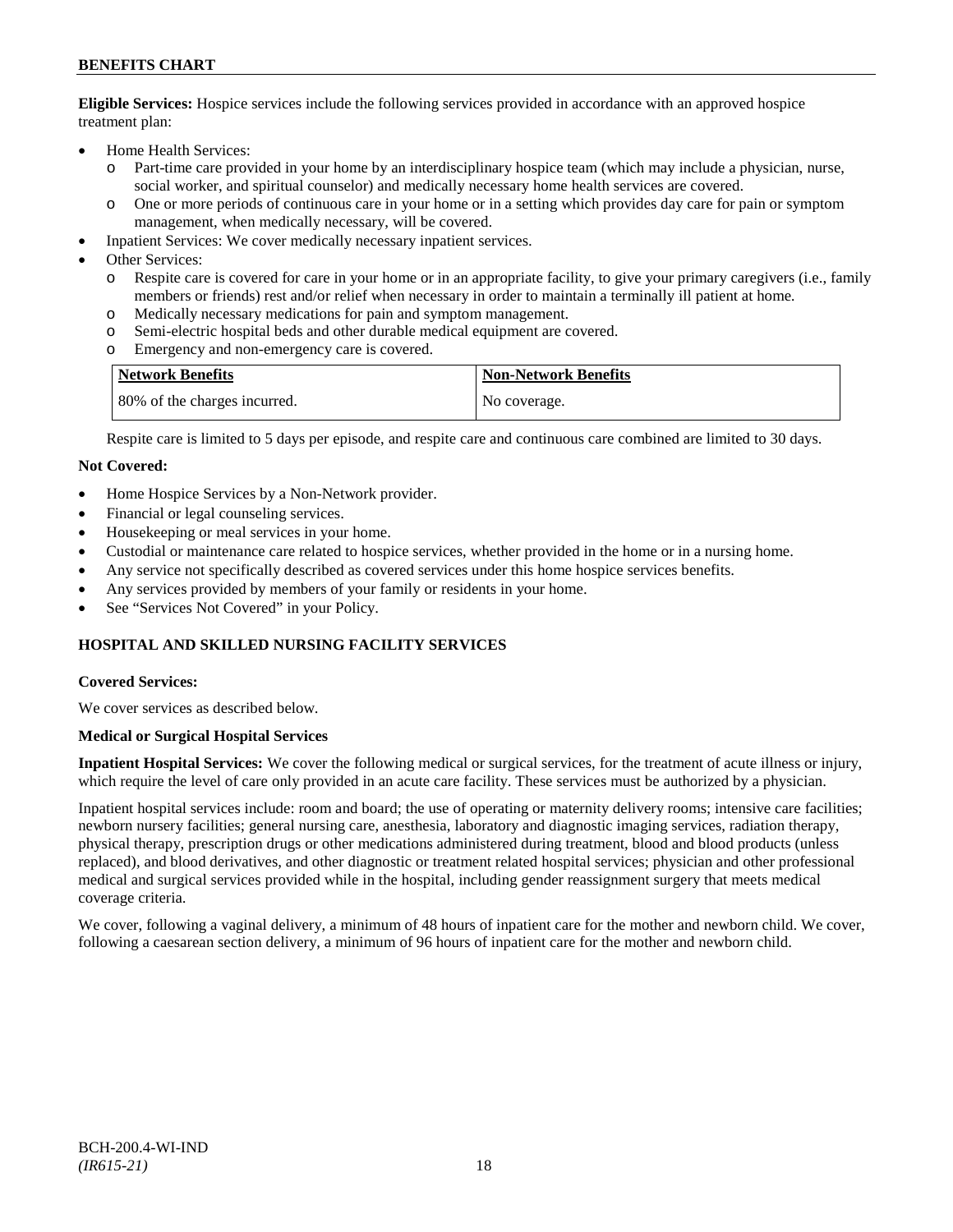Health insurance issuers generally may not, under Federal law, restrict benefits for any hospital length of stay in connection with childbirth for the mother of newborn child to less than 48 hours following a vaginal delivery, or less than 96 hours following a caesarean section. However, Federal law generally does not prohibit the mother's or newborn's attending provider, after consulting with the mother, from discharging the mother or her newborn earlier than 48 hours (or 96 hours as applicable). In any case plans and issuers may not, under Federal law, require that a provider obtain authorization from the plan or the insurance issuer for prescribing a length of stay not in excess of 48 hours (or 96 hours).

| Network Benefits             | <b>Non-Network Benefits</b>  |
|------------------------------|------------------------------|
| 80% of the charges incurred. | 50% of the charges incurred. |

Each Insured's admission or confinement, including that of a newborn child, is separate and distinct from the admission or confinement of any other Insured.

**Outpatient Hospital, Ambulatory Care or Surgical Facility Services:** We cover the following medical and surgical services, for diagnosis or treatment of illness or injury on an outpatient basis. These services must be authorized by a physician.

Outpatient services include: use of operating rooms, maternity delivery rooms or other outpatient departments, rooms or facilities; and the following outpatient services: general nursing care, anesthesia, laboratory and diagnostic imaging services, radiation therapy, physical therapy, drugs administered during treatment, blood and blood products (unless replaced), and blood derivatives, and other diagnostic or treatment related outpatient services; physician and other professional medical and surgical services provided while an outpatient, including colonoscopies (starting at age 50, or under age 50 for people at high risk of colorectal cancer), and gender reassignment surgery that meets medical coverage criteria.

For Network Benefits, non-emergent, scheduled outpatient Magnetic Resonance Imaging (MRI) and Computed Tomography (CT) must be provided at a designated facility. Your physician or facility will obtain or verify prior authorization for these services, as needed.

To see the benefit level for diagnostic imaging services, laboratory services and physical therapy, see benefits under Diagnostic Imaging Services, Laboratory Services and Physical Therapy in this Benefits Chart.

| <b>Network Benefits</b>      | <b>Non-Network Benefits</b>  |
|------------------------------|------------------------------|
| 80% of the charges incurred. | 50% of the charges incurred. |

**Skilled Nursing Facility Care:** We cover room and board, daily skilled nursing and related ancillary services for post-acute treatment and rehabilitative care of illness or injury that meets medical coverage criteria.

| <b>Network Benefits</b>                      | <b>Non-Network Benefits</b>                  |
|----------------------------------------------|----------------------------------------------|
| 80% of the charges incurred.                 | 50% of the charges incurred.                 |
| Limited to a 30 day maximum per confinement. | Limited to a 30 day maximum per confinement. |

Each day of services provided under the Network Benefits and Non-Network Benefits, combined, applies toward the maximum shown above.

## **Not Covered:**

- Services for items for personal convenience, such as television rental, are not covered.
- See "Services Not Covered" in your Policy.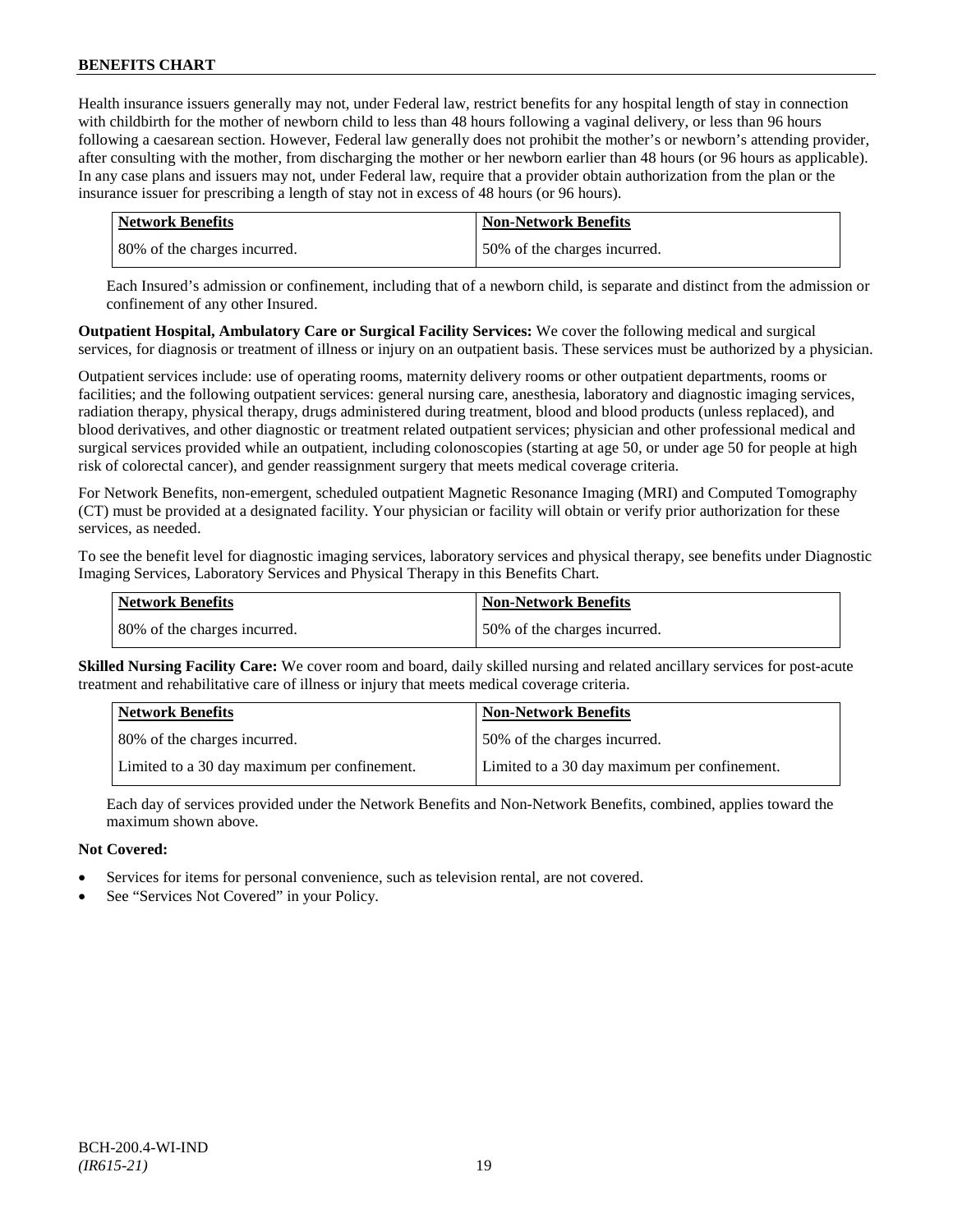### **INFERTILITY SERVICES**

#### **Covered Services:**

We cover the diagnosis of infertility. These services include diagnostic procedures and tests provided in connection with an infertility evaluation, office visits and consultations to diagnose infertility.

| Network Benefits             | <b>Non-Network Benefits</b>  |
|------------------------------|------------------------------|
| 80% of the charges incurred. | 50% of the charges incurred. |

Coverage is limited to office visits and consultations to diagnose infertility. Treatment is not covered.

#### **Not Covered:**

- Treatment of infertility, including, but not limited to, office visits, laboratory, diagnostic imaging services, and drugs for the treatment of infertility; assisted reproduction, including, but not limited to gamete intrafallopian tube transfer (GIFT), zygote intrafallopian tube transfer (ZIFT), intracytoplasmic sperm injection (ICSI), and/or in-vitro fertilization (IVF), and all charges associated with such procedures; reversal of sterilization; artificial insemination; and sperm, ova or embryo acquisition, retrieval or storage; however, we do cover office visits and consultations to diagnose infertility.
- Services related to the establishment of surrogate pregnancy and fees for a surrogate.
- See "Services Not Covered" in your Policy.

## **LABORATORY SERVICES**

#### **Covered Services:**

We cover laboratory tests when ordered by a provider and provided in a clinic or outpatient hospital facility. This includes blood tests to detect lead exposure in children between the ages of 6 months and 72 months.

To see the benefit level for inpatient hospital or skilled nursing facility services, see benefits under Inpatient Hospital and Skilled Nursing Facility Services in this Benefits Chart.

**Prostate-Specific Antigen (PSA) Test Coverage.** We cover prostate cancer screening for men 40 years of age or over who are symptomatic or in a high-risk category and for all men 50 years of age or older. Coverage includes prostate-specific antigen blood test and digital rectal examination.

| <b>Network Benefits</b>      | <b>Non-Network Benefits</b>  |
|------------------------------|------------------------------|
| 80% of the charges incurred. | 50% of the charges incurred. |

#### **All other laboratory services**

#### **Services for Illness or Injury**

| <b>Network Benefits</b>      | <b>Non-Network Benefits</b>  |
|------------------------------|------------------------------|
| 80% of the charges incurred. | 50% of the charges incurred. |

#### **Preventive Services**

Laboratory services associated with preventive services are covered at the benefit level shown in the "Preventive Services" section of this Benefits Chart.

#### **Not Covered:**

See "Services Not Covered" in your Policy.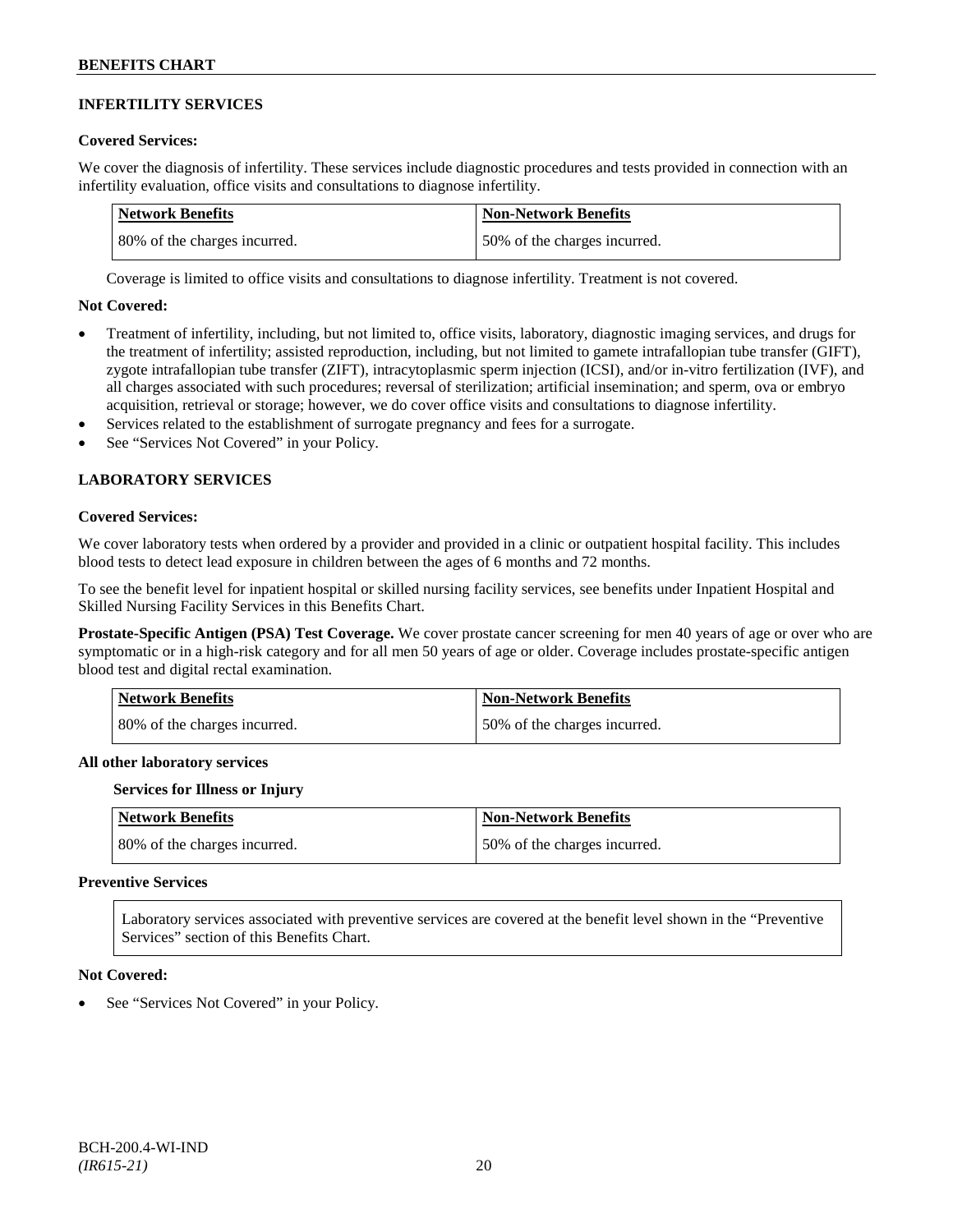## **MASTECTOMY RECONSTRUCTION BENEFIT**

## **Covered Services:**

We cover reconstruction of the breast on which the mastectomy has been performed; surgery and reconstruction of the other breast to produce symmetrical appearance, and prostheses and physical complications of all stages of mastectomy, including lymphedemas.

| <b>Network Benefits</b>                               | <b>Non-Network Benefits</b>                           |
|-------------------------------------------------------|-------------------------------------------------------|
| Coverage level is same as corresponding Network       | Coverage level is same as corresponding Non-Network   |
| Benefits, depending on type of service provided, such | Benefits, depending on type of service provided, such |
| as Office Visits for Illness or Injury, Inpatient or  | as Office Visits for Illness or Injury, Inpatient or  |
| <b>Outpatient Hospital Services.</b>                  | Outpatient Hospital Services.                         |

## **Not Covered:**

See "Services Not Covered" in your Policy.

## **MEDICATION THERAPY DISEASE MANAGEMENT PROGRAM**

## **Covered Services:**

If you meet our criteria for coverage, you may qualify for our Medication Therapy Disease Management Program.

The program covers consultations with a designated Network pharmacist.

Covered services are based on established medical policies, which are subject to periodic review and modification by the medical directors. These medical policies (medical coverage criteria) are available by calling Member Services, or logging on to your "*my*HealthPartners" account at [healthpartners.com.](http://www.healthpartners.com/)

| <b>Network Benefits</b>                                     | <b>Non-Network Benefits</b> |
|-------------------------------------------------------------|-----------------------------|
| 100% of the charges incurred.<br>Deductible does not apply. | No coverage.                |

## **Not Covered:**

See "Services Not Covered" in your Policy.

## **OFFICE VISITS FOR ILLNESS OR INJURY**

## **Covered Services:**

We cover the following when medically necessary: professional medical and surgical services and related supplies, including biofeedback, of physicians and other health care providers; blood and blood products (unless replaced) and blood derivatives.

We cover diagnosis and treatment of illness or injury to the eyes. Where contact or eye glass lenses are prescribed as medically necessary for the post-operative treatment of cataracts or for the treatment of aphakia, or keratoconus, we cover the initial evaluation, lenses and fitting. Insureds must pay for lens replacement beyond the initial pair.

## **Office visits**

| Network Benefits             | <b>Non-Network Benefits</b>  |
|------------------------------|------------------------------|
| 80% of the charges incurred. | 50% of the charges incurred. |

## **Convenience Clinics**

| <b>Network Benefits</b>      | <b>Non-Network Benefits</b>  |
|------------------------------|------------------------------|
| 80% of the charges incurred. | 50% of the charges incurred. |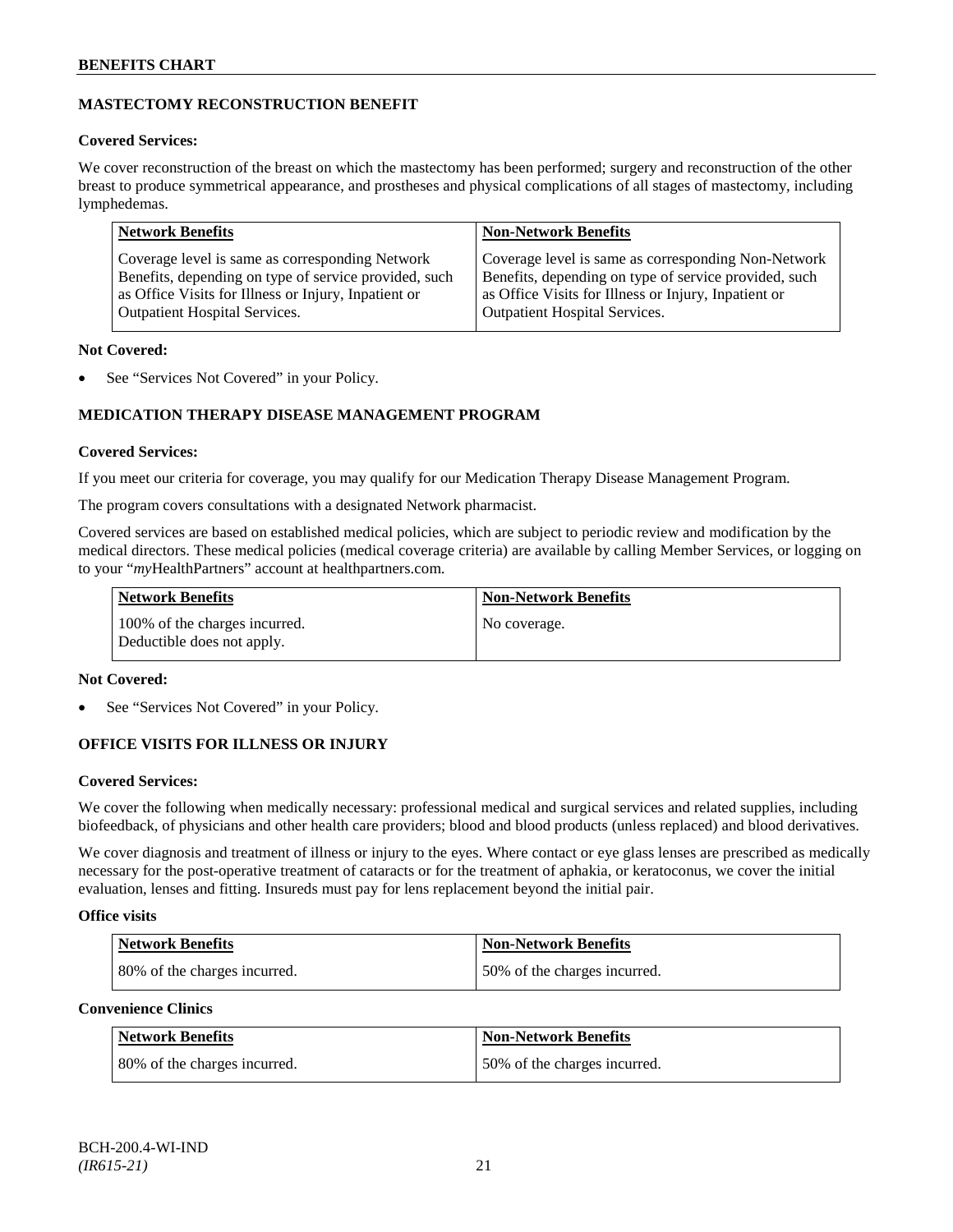#### **Scheduled Telephone Visits**

| <b>Network Benefits</b>      | <b>Non-Network Benefits</b>  |
|------------------------------|------------------------------|
| 80% of the charges incurred. | 50% of the charges incurred. |

## **E-visits**

## **Access to Online Care through virtuwell a[t virtuwell.com](http://www.virtuwell.com/)**

| <b>Network Benefits</b>                                     | <b>Non-Network Benefits</b> |
|-------------------------------------------------------------|-----------------------------|
| 100% of the charges incurred.<br>Deductible does not apply. | No coverage.                |

### **All Other E-visits**

| Network Benefits             | <b>Non-Network Benefits</b>  |
|------------------------------|------------------------------|
| 80% of the charges incurred. | 50% of the charges incurred. |

## **First Three Visits**

| If any of the first three visits are urgent care visits or<br>office visits, they are covered at 100%, subject to a<br>copayment of \$30 per visit, not subject to the<br>deductible.                                            |
|----------------------------------------------------------------------------------------------------------------------------------------------------------------------------------------------------------------------------------|
| If any of the first three visits are convenience clinic<br>visits, telephone visits or e-visits (other than virtuwell),<br>they are covered at 100%, subject to a copayment of<br>\$15 per visit, not subject to the deductible. |
| Then services will be covered at the deductible and<br>coinsurance and/or copayment indicated for urgent care<br>visits, office visits, convenience clinic visits, telephone<br>visits and e-visits (other than virtuwell).      |
| Physician services are included; however, charges for<br>office procedures, laboratory, radiology and other<br>ancillary services are not included and will be subject<br>to the deductible and coinsurance and/or copayment.    |

## **Injections Administered in a Physician's Office, other than immunizations**

## **Allergy Injections**

| Network Benefits             | <b>Non-Network Benefits</b>  |
|------------------------------|------------------------------|
| 80% of the charges incurred. | 50% of the charges incurred. |

## **All Other Injections**

| Network Benefits              | <b>Non-Network Benefits</b>  |
|-------------------------------|------------------------------|
| 180% of the charges incurred. | 50% of the charges incurred. |

## **Not Covered:**

- Court ordered treatment, except as described in this Benefits Chart. Any resulting court ordered treatment for mental health services will be subject to the Policy's requirement for medical necessity.
- See "Services Not Covered" in your Policy.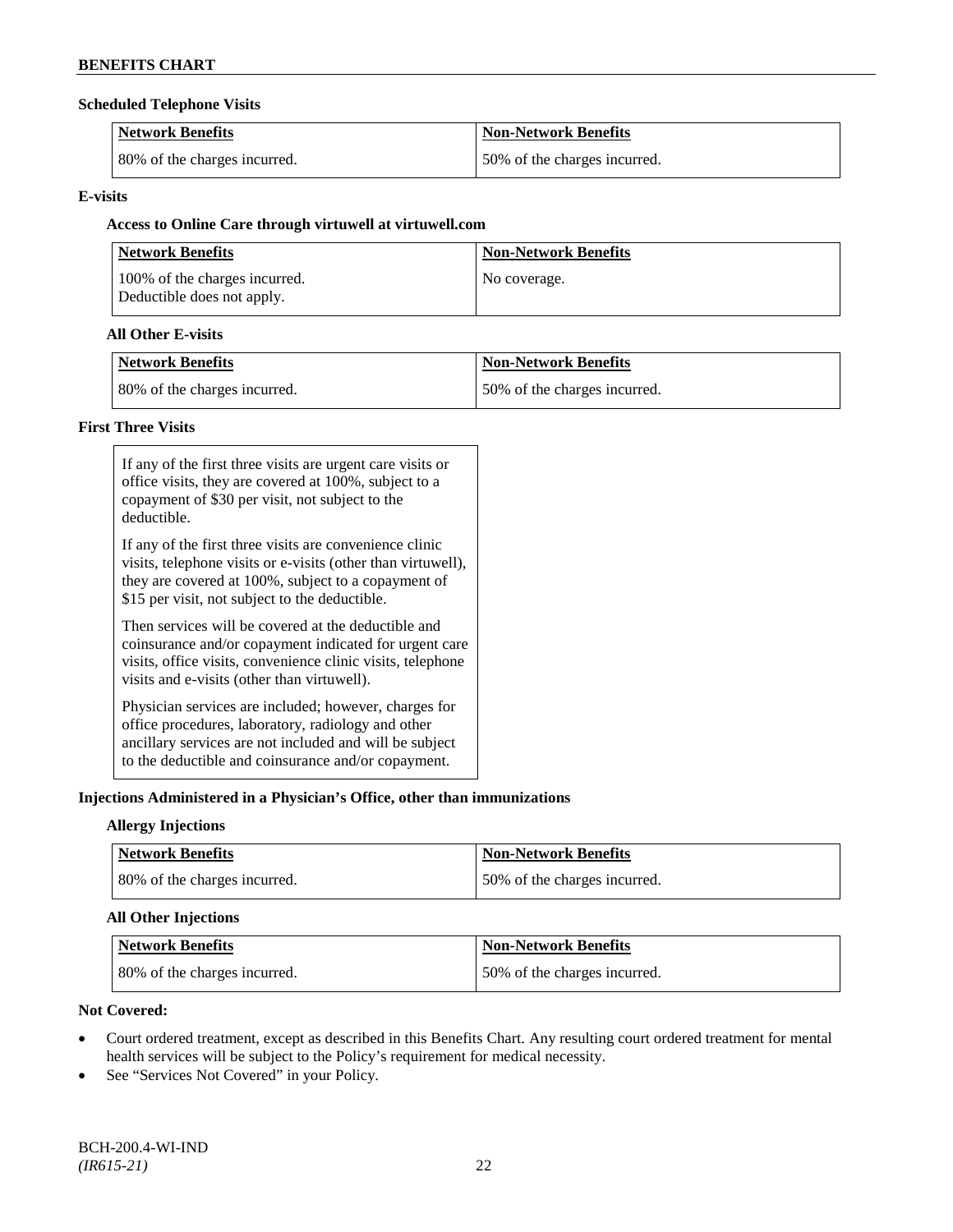## **PEDIATRIC EYEWEAR**

## **Covered Services:**

We cover pediatric eyewear for children, subject to our medical coverage criteria. Coverage under this provision will continue until the end of the month in which the child turns age 19. We also cover low vision services. These medical policies (medical coverage criteria) are available by calling Member Services, or logging on to your "*my*HealthPartners" account at [healthpartners.com.](http://www.healthpartners.com/)

| Network Benefits             | <b>Non-Network Benefits</b> |
|------------------------------|-----------------------------|
| 80% of the charges incurred. | No coverage.                |

Limited to one pair of eyeglasses (lenses and frames), or one pair of contact lenses per calendar year.

## **Not Covered:**

- Replacement of eyeglasses or contact lenses due to loss or theft.
- Contact lenses for cosmetic purposes.
- See "Services Not Covered" in your Policy.

## **PHYSICAL THERAPY, OCCUPATIONAL THERAPY, SPEECH THERAPY AND OTHER SPECIFIED THERAPIES**

## **Covered Services:**

We cover the following physical therapy, occupational therapy and speech therapy services:

- Medically necessary rehabilitative care to correct the effects of illness or injury.
- Habilitative services rendered for congenital, developmental or medical conditions which have significantly limited the successful initiation of normal speech and normal motor development.

Massage therapy which is performed in conjunction with other treatment/modalities by a physical or occupational therapist, is part of a prescribed treatment plan and is not billed separately is covered.

We cover services provided in a clinic. We also cover physical therapy provided in an outpatient hospital facility. To see the benefit level for inpatient hospital or skilled nursing facility services, see benefits under "Inpatient Hospital and Skilled Nursing Facility Services".

## **Rehabilitative Care**

| <b>Network Benefits</b>                                                                       | <b>Non-Network Benefits</b>                                                                   |
|-----------------------------------------------------------------------------------------------|-----------------------------------------------------------------------------------------------|
| 80% of the charges incurred.                                                                  | 50% of the charges incurred.                                                                  |
| Physical, Occupational and Speech Therapy are limited<br>to 20 visits each per calendar year. | Physical, Occupational and Speech Therapy are<br>limited to 20 visits each per calendar year. |

In addition to the services provided above, we cover a minimum of:

20 visits per calendar year for pulmonary rehabilitation therapy,

- 36 visits per calendar year for cardiac rehabilitation therapy,
- 30 visits per calendar year for post-cochlear implant aural therapy,
- 20 visits per calendar year for cognitive rehabilitation therapy.

The maximum number of visits are combined for Network Benefits and Non-Network Benefits.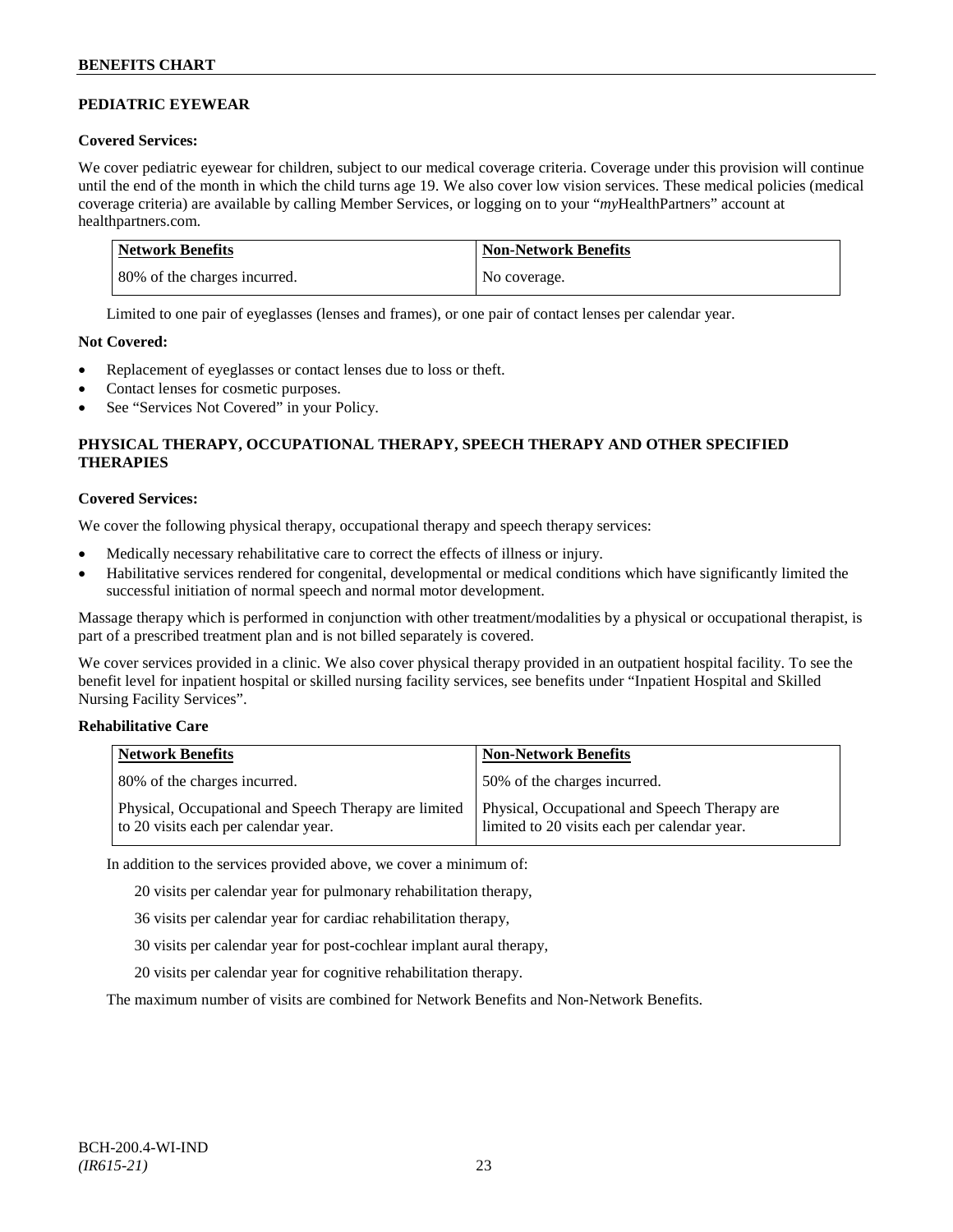## **Habilitative Care**

| <b>Network Benefits</b>                                                                       | <b>Non-Network Benefits</b>                                                                   |
|-----------------------------------------------------------------------------------------------|-----------------------------------------------------------------------------------------------|
| 80% of the charges incurred.                                                                  | 50% of the charges incurred.                                                                  |
| Physical, Occupational and Speech Therapy are limited<br>to 20 visits each per calendar year. | Physical, Occupational and Speech Therapy are<br>limited to 20 visits each per calendar year. |

The maximum number of visits is combined for Network Benefits and Non-Network Benefits.

#### **Not Covered:**

- Massage therapy for the purpose of comfort or convenience of the Insured.
- See "Services Not Covered" in your Policy.

## **PRESCRIPTION DRUG SERVICES**

#### **Covered Services:**

We cover prescription drugs and medications that can be self-administered or are administered in a physician's office.

## **For Network Benefits, drugs and medications must be obtained at a network pharmacy.**

#### **Outpatient Drugs (except as specified below)**

| <b>Network Benefits</b>                                                                                                                                                                                                                                               | <b>Non-Network Benefits</b>  |
|-----------------------------------------------------------------------------------------------------------------------------------------------------------------------------------------------------------------------------------------------------------------------|------------------------------|
| 100% of the charges incurred, subject to a copayment of<br>\$5 for generic low cost formulary drugs, and 100% of<br>the charges incurred, subject to a copayment of \$25 for<br>generic high cost formulary drugs.<br>Deductible does not apply.                      | 50% of the charges incurred. |
| Brand name formulary drugs are covered at 80% of the<br>charges incurred.                                                                                                                                                                                             |                              |
| Non-formulary drugs are covered at 50% of the charges<br>incurred.                                                                                                                                                                                                    |                              |
| In no event will your cost for a formulary insulin drug<br>exceed \$25. Deductible does not apply to formulary<br>insulin drugs.                                                                                                                                      |                              |
| <b>Oral chemotherapy drugs</b> are included on the<br>Specialty Drug List. However, you pay the applicable<br>outpatient drug copayment. As required by Wisconsin<br>law, your maximum copayment will not be more than<br>\$100 per prescription for a 30-day supply. |                              |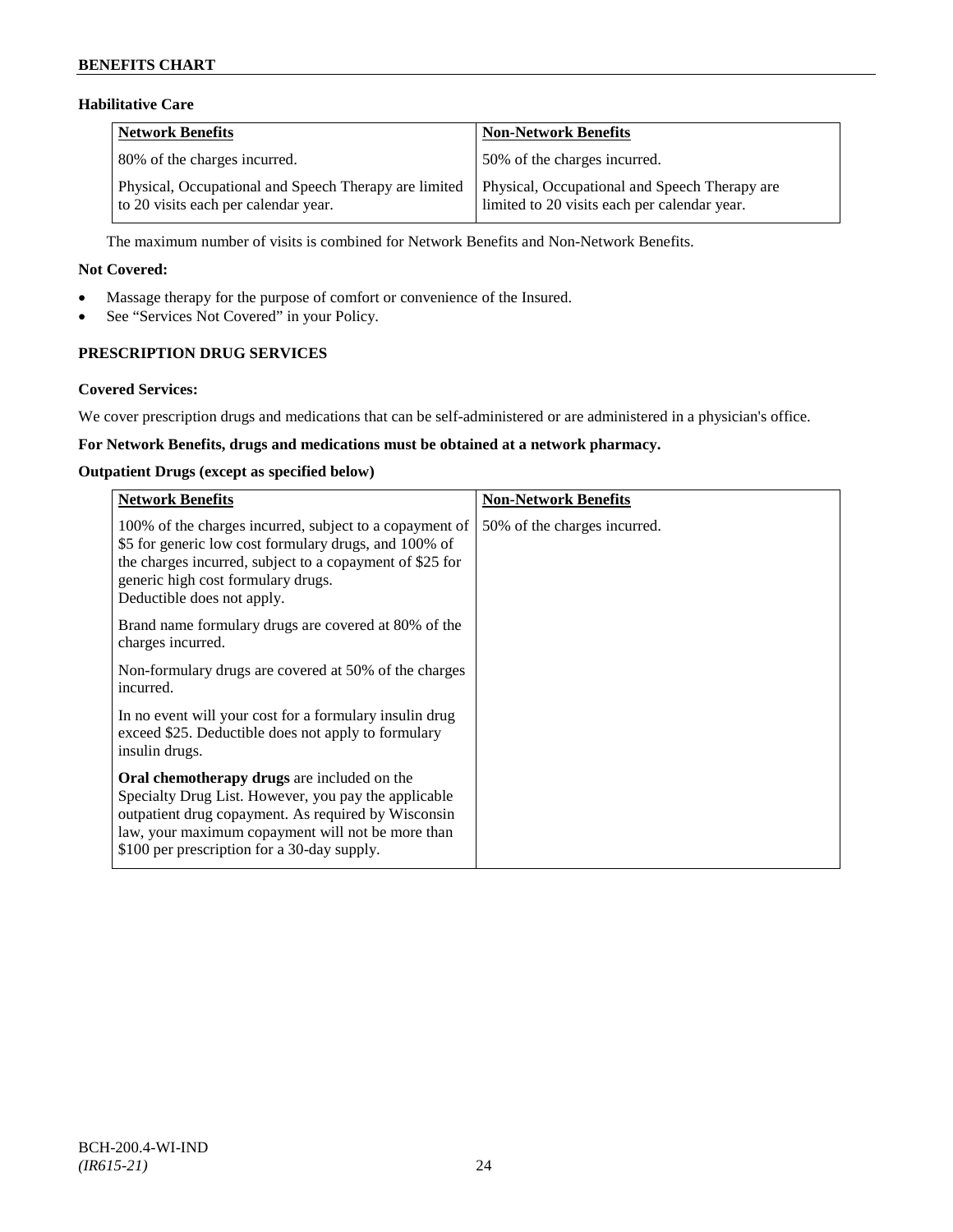## **Mail Order Drugs**

| <b>Network Benefits</b>                                                                                                                                                                                            | <b>Non-Network Benefits</b> |
|--------------------------------------------------------------------------------------------------------------------------------------------------------------------------------------------------------------------|-----------------------------|
| For your convenience, you may also get up to a 90-day<br>supply of outpatient prescription drugs that can be self-<br>administered through the designated mail order service.                                      | See Network Benefits.       |
| Outpatient drugs ordered through this service are.<br>covered at the benefit percent and copayments shown in<br><b>Outpatient Drugs above.</b>                                                                     |                             |
| New prescriptions to treat chronic conditions and trial<br>drugs will be limited to quantity limits described at the<br>end of this section. You will have to pay one copayment<br>for your initial 30-day supply. |                             |
| Specialty Drugs are not available through the mail order<br>service.                                                                                                                                               |                             |

## **Tobacco Cessation Drugs are covered for all FDA approved tobacco cessation drugs**

| Network Benefits                                            | <b>Non-Network Benefits</b>  |
|-------------------------------------------------------------|------------------------------|
| 100% of the charges incurred.<br>Deductible does not apply. | 50% of the charges incurred. |

## **Contraceptive Drugs**

| <b>Network Benefits</b>                                                                                                                                         | <b>Non-Network Benefits</b>  |
|-----------------------------------------------------------------------------------------------------------------------------------------------------------------|------------------------------|
| 100% of the charges incurred for formulary drugs.<br>Deductible does not apply.                                                                                 | 50% of the charges incurred. |
| If a physician requests that a Non-Formulary<br>contraceptive drug be dispensed as written, the drug<br>will be covered at 100%, not subject to the deductible. |                              |

## **Specialty Drugs that are Self-Administered**

| <b>Network Benefits</b>                                                                                                                                                                                                                                               | <b>Non-Network Benefits</b> |
|-----------------------------------------------------------------------------------------------------------------------------------------------------------------------------------------------------------------------------------------------------------------------|-----------------------------|
| 50% of the charges incurred.                                                                                                                                                                                                                                          | No coverage.                |
| <b>Oral chemotherapy drugs</b> are included on the<br>Specialty Drug List. However, you pay the applicable<br>outpatient drug copayment. As required by Wisconsin<br>law, your maximum copayment will not be more than<br>\$100 per prescription for a 30-day supply. |                             |

In order for the plan to better manage available manufacturer-funded copayment assistance, copayments for certain specialty medications may vary and be set to approximate the maximum of any available manufacturer-funded copayment assistance programs. However, in no case will true out-of-pocket costs to the Insured be greater than the maximum copayment/coinsurance shown in this Benefits Chart. Manufacturer-funded copayment assistance received by an Insured will not apply to the Insured's annual deductible or out-of-pocket limit.

Specialty Drugs are limited to drugs on the Specialty Drug List and must be obtained from a designated vendor.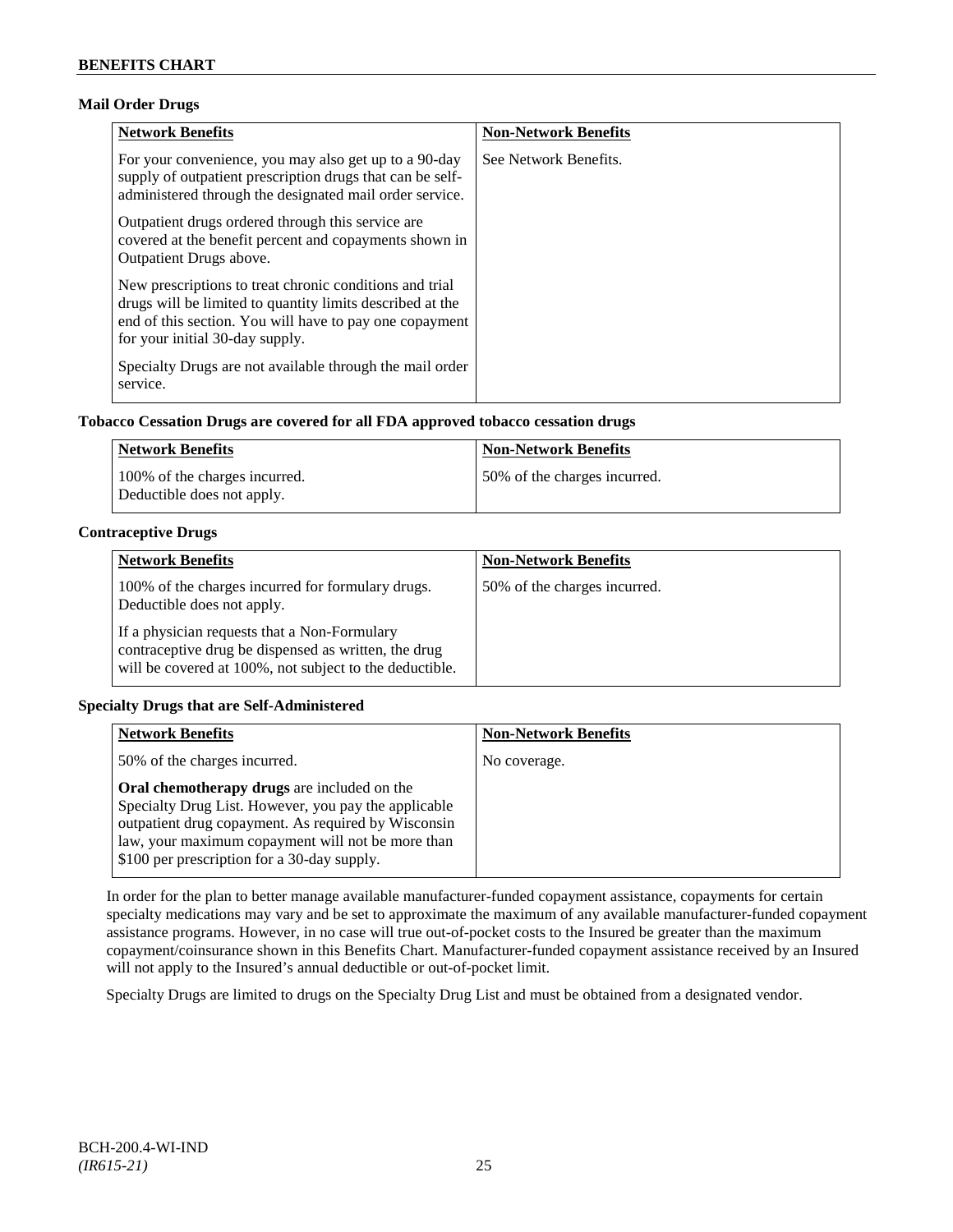## **Limitations:**

- Certain drugs may require prior authorization as indicated on the Formulary. HealthPartners may require prior authorization for the drug and also the site where the drug will be provided. Certain drugs are subject to our utilization review process and quantity limits.
- Certain non-formulary drugs require prior authorization. In addition, certain drugs may be subject to any quantity limits applied as part of our trial program.
- If an Insured requests a brand name drug when there is a generic equivalent, the brand name drug will be covered up to the charge that would apply to the generic drug, minus any required copayment. If a physician requests that a brand name drug be dispensed as written, the drug will be paid at the non-formulary benefit.
- We may require Insureds to try over-the-counter (OTC) drug alternatives before approving more costly formulary prescription drugs.
- Unless otherwise specified in the Prescription Drug Services section, you may receive up to a 30-day supply per prescription.
- New prescriptions to treat certain chronic conditions are limited to a 30-day supply.
- A 90-day supply will be covered and dispensed only at pharmacies that participate in our extended day supply program.
- No more than a 30-day supply of Specialty Drugs will be covered and dispensed at a time unless it's a manufacturer supplied drug that cannot be split that supplies the Insured with more than a 30-day supply.
- If a copayment is required, you must pay one copayment for each 30-day supply, or portion thereof.

## **Not Covered:**

- Replacement of prescription drugs, medications, equipment and supplies due to loss, damage or theft.
- Nonprescription (over-the-counter) drugs or medications, including, but not limited to, vitamins, supplements, homeopathic remedies, and non-FDA approved drugs, unless listed on the Formulary and prescribed by a physician or legally authorized health care provider under applicable state and federal law. This exclusion does not include over-thecounter contraceptives for women as allowed under the Affordable Care Act when the Insured obtains a prescription for the item. In addition, if the Insured obtains a prescription, this exclusion does not include aspirin to prevent cardiovascular disease for men and women of certain ages; folic acid supplements for women who may become pregnant; fluoride chemoprevention supplements for children without fluoride in their water source; and iron supplements for children age 6- 12 who are at risk for anemia.
- All drugs for the treatment of sexual dysfunction.
- All drugs for the treatment of growth deficiency.
- All drugs for the treatment of infertility.
- Medical cannabis.
- Drugs on the Excluded Drug List. The Excluded Drug List includes select drugs within a therapy class that are not eligible for coverage. This includes drugs that may be excluded for certain indications. The Excluded Drug List is available at [healthpartners.com.](http://www.healthpartners.com/)
- Drugs that are newly approved by the FDA until they are reviewed and approved by HealthPartners Pharmacy and Therapeutics Committee.
- Medical devices approved by the FDA will not be covered under the Prescription Drug Services section unless they are on our formulary. Covered medical devices are generally submitted and reimbursed under your medical benefits.
- See "Services Not Covered" in your Policy.

## **PREVENTIVE SERVICES**

## **Applicable Definitions:**

**Routine Preventive Services** are routine healthcare services that include screenings, check-ups and counseling to prevent illness, disease or other health problems before symptoms occur.

**Diagnostic Services** are services to help a provider understand your symptoms, diagnose illness and decide what treatment may be needed. They may be the same services that are listed as preventive services, but they are being used as diagnostic services. Your provider will determine if these services are preventive or diagnostic. These services are not preventive if received as part of a visit to diagnose, manage or maintain an acute or chronic medical condition, illness or injury. When that occurs, unless otherwise indicated below, standard deductibles, copayments or coinsurance apply.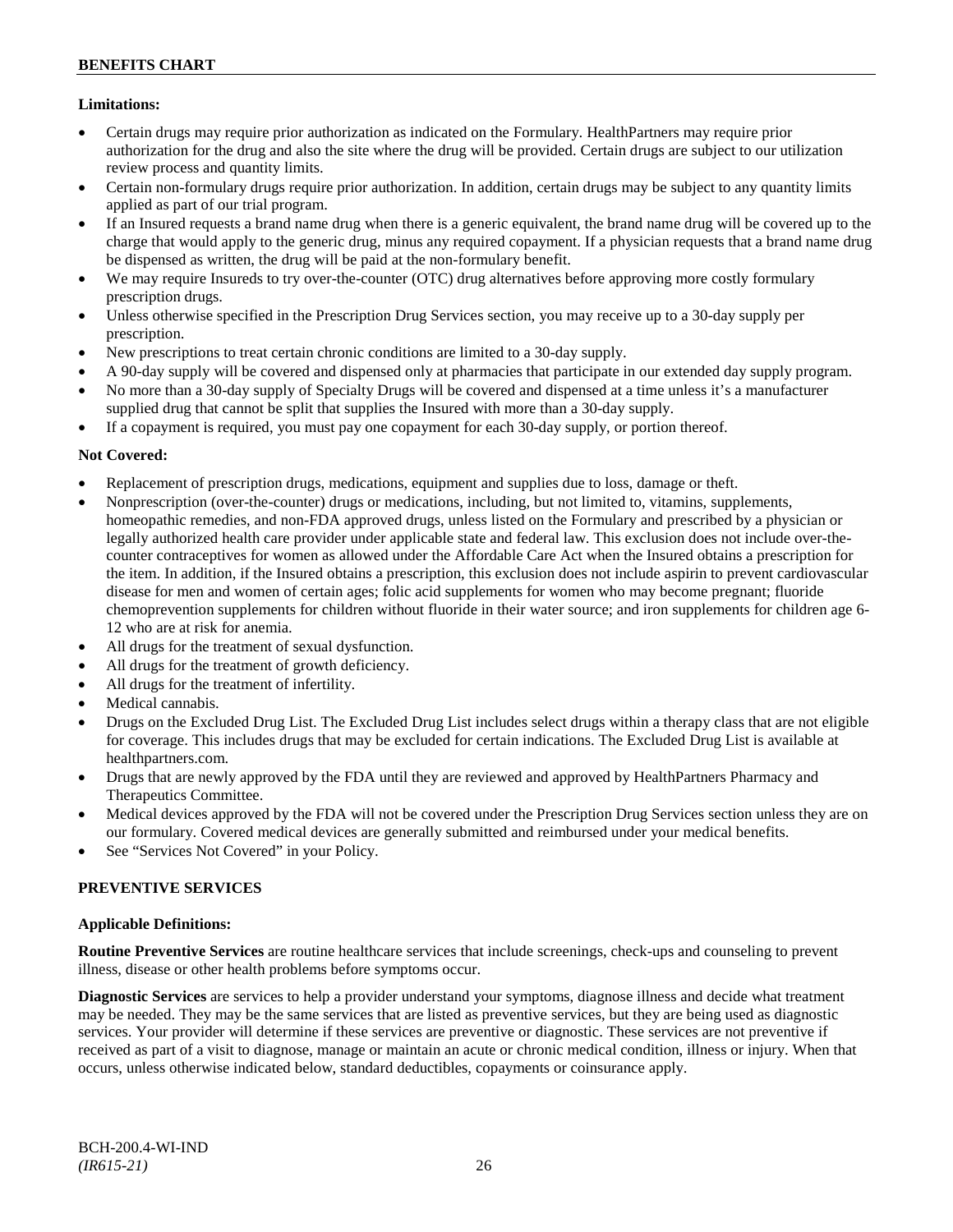## **Covered Services:**

We cover preventive services that meet any of the requirements under the Affordable Care Act (ACA) shown in the bulleted items below. These preventive services are covered at 100% under the Network Benefits with no deductible, copayments or coinsurance. (If a preventive service is not required by the ACA and it is covered at a lower benefit level, it will be specified below.) Preventive benefits mandated under the ACA are subject to periodic review and modification. Changes would be effective in accordance with the federal rules. Preventive services mandated by the ACA include:

- Evidence-based items or services that have in effect a rating of A or B in the current recommendations of the United States Preventive Services Task Force with respect to the individual;
- Immunizations for routine use in children, adolescents, and adults that have in effect a recommendation from the Advisory Committee on Immunization Practices of the Centers for Disease Control and Prevention with respect to the individual;
- With respect to infants, children, and adolescents, evidence-informed preventive care and screenings provided for in comprehensive guidelines supported by the Health Resources and Services Administration; and
- With respect to women, preventive care and screenings provided for in comprehensive guidelines supported by the Health Resources and Services Administration.

Covered services are based on established medical policies, which are subject to periodic review and modification by the medical directors. These medical policies (medical coverage criteria) are available by calling Member Services, or logging on to your "*my*HealthPartners" account at [healthpartners.com.](http://www.healthpartners.com/)

## **ACA and state mandated preventive services are covered as follows:**

**Routine Health Exams and Periodic Health Assessments**. A physician or health care provider will counsel you as to how often health assessments are needed based on age, sex and health status. This includes screening and counseling for tobacco cessation and all FDA approved tobacco cessation medications including over-the-counter drugs (as shown in the Prescription Drug Services section).

| <b>Network Benefits</b>                                     | <b>Non-Network Benefits</b>  |
|-------------------------------------------------------------|------------------------------|
| 100% of the charges incurred.<br>Deductible does not apply. | 50% of the charges incurred. |

**Child Health Supervision Services.** This includes pediatric preventive services such as newborn screenings, appropriate immunizations, developmental assessments and laboratory services appropriate to the age of the child from birth to 72 months, and appropriate immunizations to age 18.

| <b>Network Benefits</b>                                     | <b>Non-Network Benefits</b>  |
|-------------------------------------------------------------|------------------------------|
| 100% of the charges incurred.<br>Deductible does not apply. | 50% of the charges incurred. |

#### **Routine Prenatal Care and Exams**

| <b>Network Benefits</b>                                     | <b>Non-Network Benefits</b>  |
|-------------------------------------------------------------|------------------------------|
| 100% of the charges incurred.<br>Deductible does not apply. | 50% of the charges incurred. |

**Routine Postnatal Care.** This includes health exams, assessments, education and counseling relating to the period immediately after childbirth.

| <b>Network Benefits</b>                                     | <b>Non-Network Benefits</b>  |
|-------------------------------------------------------------|------------------------------|
| 100% of the charges incurred.<br>Deductible does not apply. | 50% of the charges incurred. |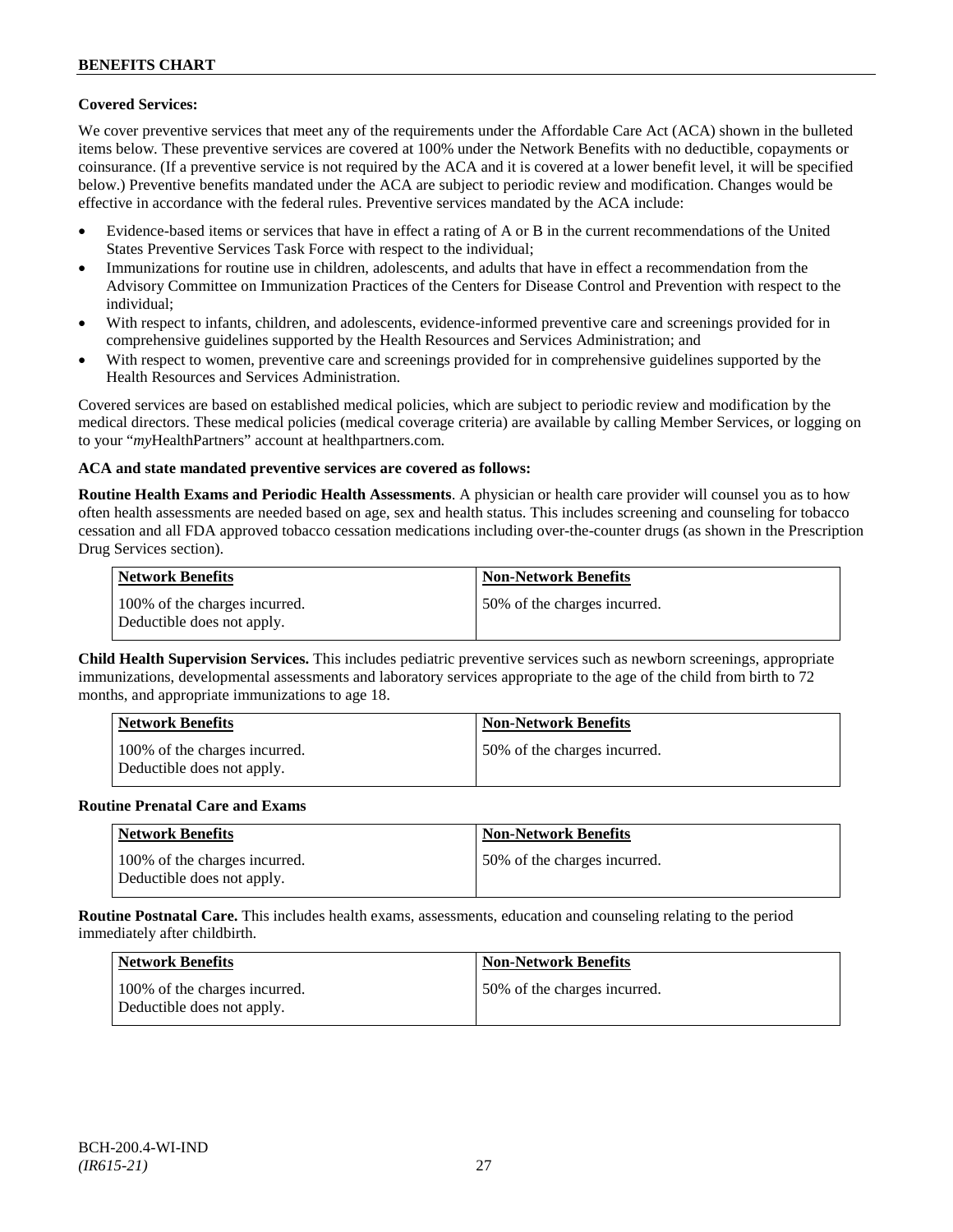**Routine Screening Procedures for Cancer.** This includes colorectal screening starting at age 50 and under age 50 for people at high risk of colorectal cancer. This also includes other cancer screenings recommended by the USPSTF with an A or B rating. Women's preventive health services below describe additional routine screening procedures for cancer.

| <b>Network Benefits</b>                                     | <b>Non-Network Benefits</b>  |
|-------------------------------------------------------------|------------------------------|
| 100% of the charges incurred.<br>Deductible does not apply. | 50% of the charges incurred. |

## **Routine Eye and Hearing Exams for members under the age of 22**

| <b>Network Benefits</b>                                     | <b>Non-Network Benefits</b>  |
|-------------------------------------------------------------|------------------------------|
| 100% of the charges incurred.<br>Deductible does not apply. | 50% of the charges incurred. |

**Professional Voluntary Family Planning Services.** This includes services to prevent or delay a pregnancy, including counseling and education. Services must be provided by a licensed provider.

| Network Benefits                                            | <b>Non-Network Benefits</b>   |
|-------------------------------------------------------------|-------------------------------|
| 100% of the charges incurred.<br>Deductible does not apply. | 150% of the charges incurred. |

#### **Adult Immunizations**

| Network Benefits              | Non-Network Benefits          |
|-------------------------------|-------------------------------|
| 100% of the charges incurred. | 100% of the charges incurred. |
| Deductible does not apply.    | Deductible does not apply.    |

**Women's Preventive Health Services.** This includes mammograms, screenings for cervical cancer (pap smears), breast pumps, human papillomavirus (HPV) testing, counseling for sexually transmitted infections, counseling and screening for human immunodeficiency virus (HIV), and all FDA approved contraceptive methods as prescribed by a doctor, sterilization procedures, education and counseling (see the Prescription Drug Services section for coverage of oral contraceptive drugs). We also provide genetic screening for BRCA if someone in your family has the gene or you have a diagnosis of cancer.

The U.S. Preventive Services Task Force (USPSTF) recommends screening mammography, with or without clinical breast examination (CBE), every 1-2 years for women aged 40 and older. For women age 50 and older, we cover an annual mammogram.

| <b>Network Benefits</b>                                     | <b>Non-Network Benefits</b>  |
|-------------------------------------------------------------|------------------------------|
| 100% of the charges incurred.<br>Deductible does not apply. | 50% of the charges incurred. |

**Obesity Screening and Management.** We cover obesity screening and counseling for all ages during a routine preventive care exam. If you are age 18 or older and have a body mass index of 30 or more, we also cover intensive obesity management to help you lose weight. Your primary care doctor can coordinate these services.

| <b>Network Benefits</b>                                     | <b>Non-Network Benefits</b>  |
|-------------------------------------------------------------|------------------------------|
| 100% of the charges incurred.<br>Deductible does not apply. | 50% of the charges incurred. |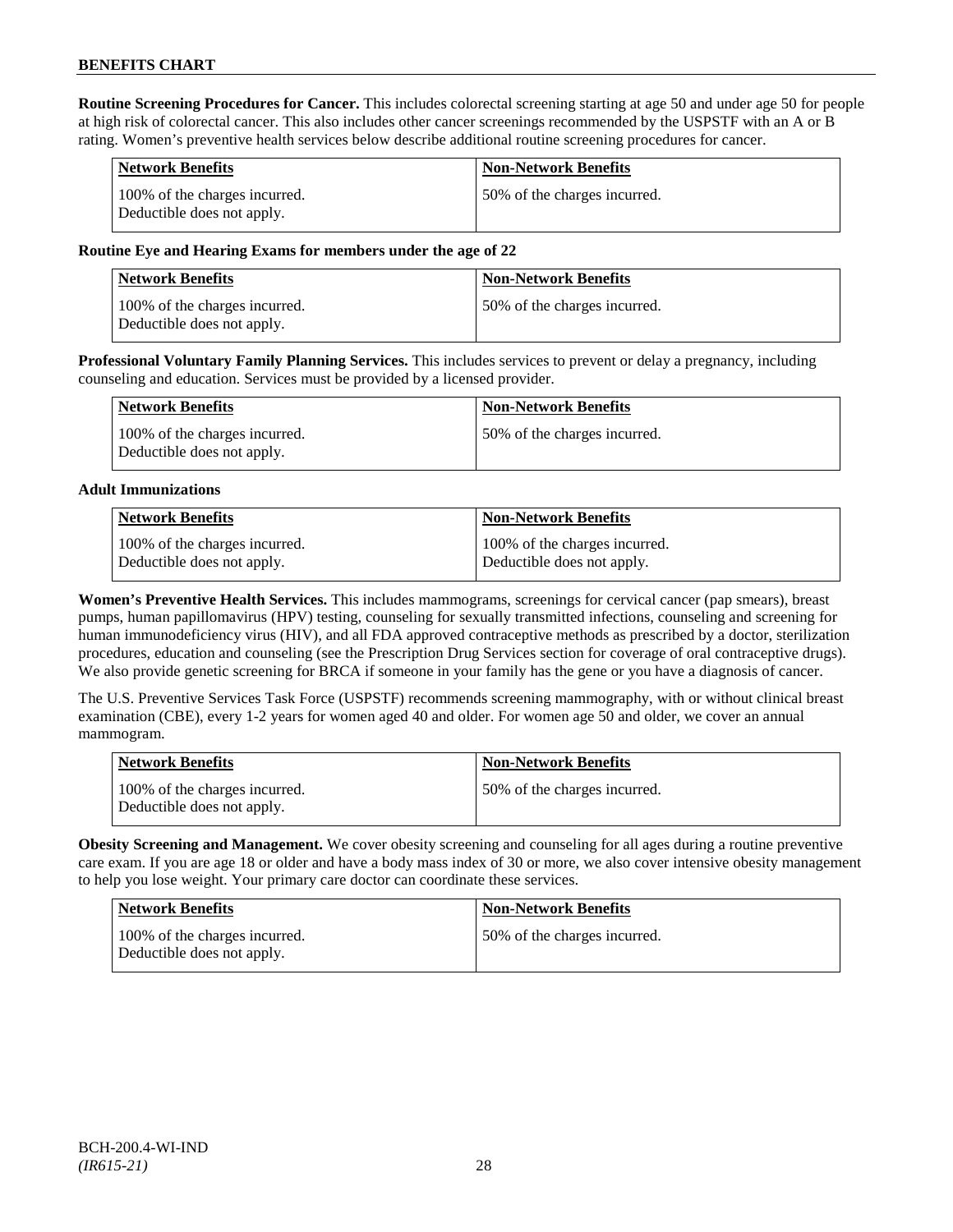**Preventive Medications.** We cover preventive medications currently recommended by USPSTF with an A or B rating if they are prescribed by your medical provider and they are listed on our Formulary. Preventive medications are subject to periodic review and modification. Changes would be effective in accordance with the federal rules and reflected in our current medical coverage criteria for preventive care services.

| <b>Network Benefits</b>                                     | <b>Non-Network Benefits</b>  |
|-------------------------------------------------------------|------------------------------|
| 100% of the charges incurred.<br>Deductible does not apply. | 50% of the charges incurred. |

## **In addition to any ACA or state mandated preventive services referenced above, we cover the following eligible preventive services:**

## **Routine Hearing Exams for Adults Age 22 and older**

| Network Benefits             | <b>Non-Network Benefits</b>  |
|------------------------------|------------------------------|
| 80% of the charges incurred. | 50% of the charges incurred. |

**Ovarian Cancer Surveillance Tests for women who are at risk.** "At risk for ovarian cancer" means (1) having a family history that includes any of the following: one or more first-degree or second-degree relatives with ovarian cancer, clusters of female relatives with breast cancer or nonpolyposis colorectal cancer; or (2) testing positive for BRCA1 or BRCA2 mutations. "Surveillance tests for ovarian cancer" means annual screening using: CA-125 serum tumor marker testing, transvaginal ultrasound, pelvic examination or other proven ovarian cancer screening tests currently being evaluated by the federal Food and Drug Administration or by the National Cancer Institute.

| <b>Network Benefits</b>                                 | <b>Non-Network Benefits</b>                             |
|---------------------------------------------------------|---------------------------------------------------------|
| Coverage level is same as corresponding Network         | Coverage level is same as corresponding Non-Network     |
| Benefit, depending on type of service provided, such as | Benefit, depending on type of service provided, such as |
| Diagnostic Imaging Services, Laboratory Services        | Diagnostic Imaging Services, Laboratory Services        |
| Office Visits for Illness or Injury, or Preventive      | Office Visits for Illness or Injury, or Preventive      |
| Services.                                               | Services.                                               |

## **Limitations:**

• Services are not preventive if received as part of a visit to diagnose, manage or maintain an acute or chronic medical condition, illness or injury. When that occurs, unless otherwise indicated above, standard deductibles, copayments or coinsurance apply.

## **Not Covered:**

- Routine eye exams for adults age 22 and older.
- See "Services Not Covered" in your Policy.

## **TRANSPLANT SERVICES**

## **Applicable Definitions:**

**Autologous.** This is when the source of cells is from the individual's own marrow or stem cells.

**Allogeneic.** This is when the source of cells is from a related or unrelated donor's marrow or stem cells.

**Allogeneic Bone Marrow Transplant.** This is when the bone marrow is harvested from the related or unrelated donor and stored. The patient undergoes treatment which includes tumor ablation with high-dose chemotherapy and/or radiation. The bone marrow is reinfused (transplanted).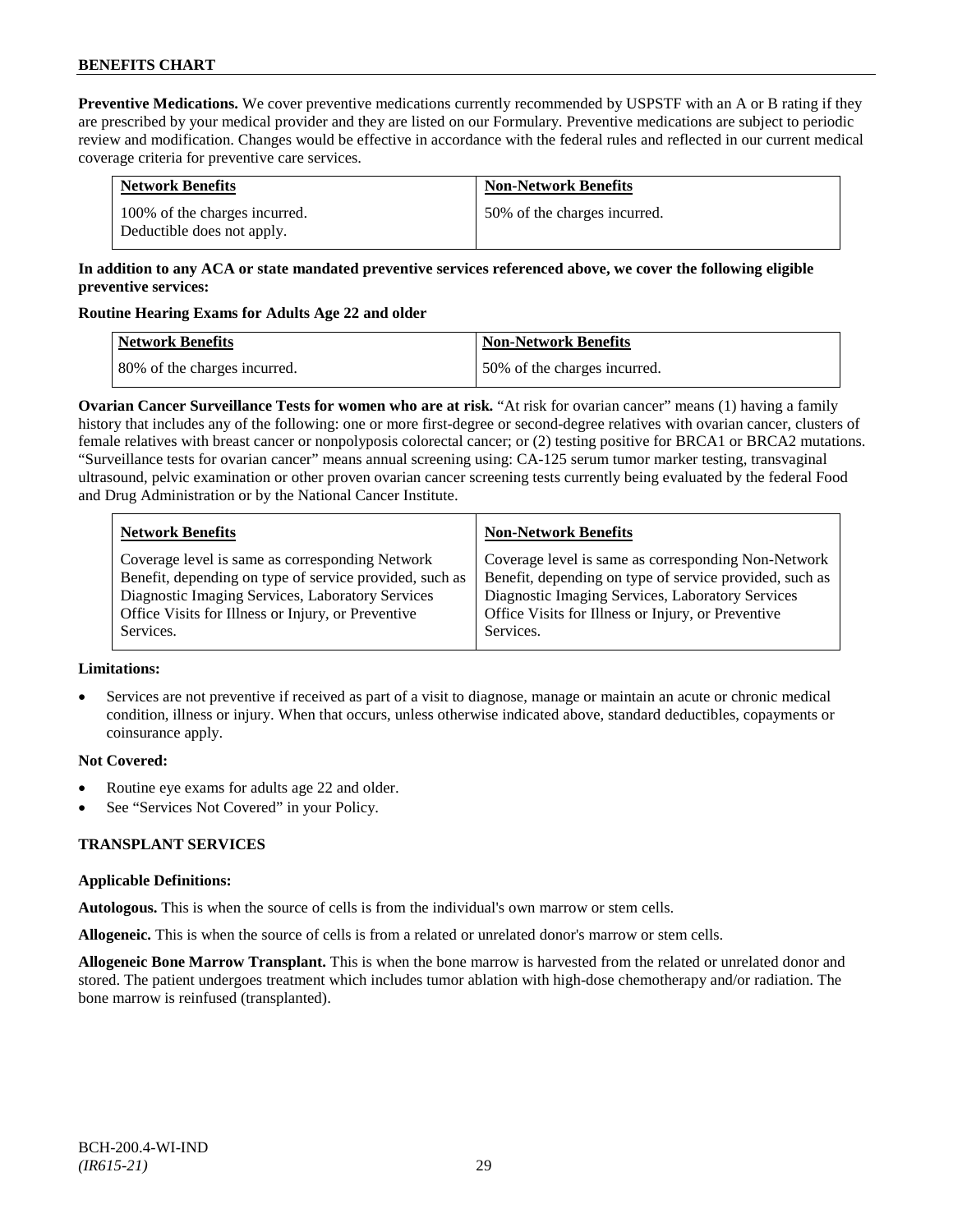**Autologous Bone Marrow Transplant.** This is when the bone marrow is harvested from the individual and stored. The patient undergoes treatment which includes tumor ablation with high-dose chemotherapy and/or radiation. The bone marrow is reinfused (transplanted).

**Autologous/Allogeneic Stem Cell Support.** This is a treatment process that includes stem cell harvest from either bone marrow or peripheral blood, tumor ablation with high-dose chemotherapy and/or radiation, stem cell reinfusion, and related care. Autologous/allogeneic bone marrow transplantation and high dose chemotherapy with peripheral stem cell rescue/support are considered to be autologous/allogeneic stem cell support.

**Designated Transplant Center.** This is any health care provider, group or association of health care providers designated by us to provide services, supplies or drugs for specified transplants for our Insureds.

**Transplant Services.** This is transplantation (including retransplants) of the human organs or tissue listed below, including all related post-surgical treatment, follow-up care and drugs and multiple transplants for a related cause. Transplant services do not include other organ or tissue transplants or surgical implantation of mechanical devices functioning as a human organ, except surgical implantation of an FDA approved Ventricular Assist Device (VAD) or total artificial heart, functioning as a temporary bridge to heart transplantation.

Prior authorization is required prior to consultation to support coordination of care and benefits.

## **Covered Services:**

We cover eligible transplant services (as defined above) while you are covered under your Policy. Transplants that will be considered for coverage are limited to the following:

- Kidney transplants for end-stage disease.
- Cornea transplants for end-stage disease.
- Heart transplants for end-stage disease.
- Lung transplants or heart/lung transplants for: (1) primary pulmonary hypertension; (2) Eisenmenger's syndrome; (3) endstage pulmonary fibrosis; (4) alpha 1 antitrypsin disease; (5) cystic fibrosis; and (6) emphysema.
- Liver transplants for: (1) biliary atresia in children; (2) primary biliary cirrhosis; (3) post-acute viral infection (including hepatitis A, hepatitis B antigen e negative and hepatitis C) causing acute atrophy or post-necrotic cirrhosis; (4) primary sclerosing cholangitis; (5) alcoholic cirrhosis; and (6) hepatocellular carcinoma.
- Allogeneic bone marrow transplants or peripheral stem cell support associated with high dose chemotherapy for : (1) acute myelogenous leukemia; (2) acute lymphocytic leukemia; (3) chronic myelogenous leukemia; (4) severe combined immunodeficiency disease; (5) Wiskott-Aldrich syndrome; (6) aplastic anemia; (7) sickle cell anemia; (8) non-relapsed or relapsed non-Hodgkin's lymphoma; (9) multiple myeloma; and (10) testicular cancer.
- Autologous bone marrow transplants or peripheral stem cell support associated with high-dose chemotherapy for: (1) acute leukemia; (2) non-Hodgkin's lymphoma; (3) Hodgkin's disease; (4) Burkitt's lymphoma; (5) neuroblastoma; (6) multiple myeloma; (7) chronic myelogenous leukemia; and (8) non-relapsed non-Hodgkin's lymphoma.
- Pancreas transplants for simultaneous pancreas-kidney transplants for diabetes, pancreas after kidney, living related segmental simultaneous pancreas kidney transplantation and pancreas transplant alone.

To receive Network Benefits, charges for transplant services must be incurred at a Designated Transplant Center.

The transplant-related treatment provided, including expenses incurred for directly related donor services, shall be subject to and in accordance with the provisions, limitations, maximums and other terms of your Policy.

Medical and hospital expenses of the donor are covered only when the recipient is an Insured and the transplant and directly related donor expenses have been prior authorized for coverage. Treatment of medical complications that may occur to the donor are not covered. Donors are not considered Insureds, and are therefore not eligible for the rights afforded to Insureds under your Policy.

The list of eligible transplant services and coverage determinations are based on established medical policies, which are subject to periodic review and modifications by the medical director.

| Network Benefits                                  | <b>Non-Network Benefits</b> |
|---------------------------------------------------|-----------------------------|
| See Network Inpatient Hospital Services Benefits. | No coverage.                |